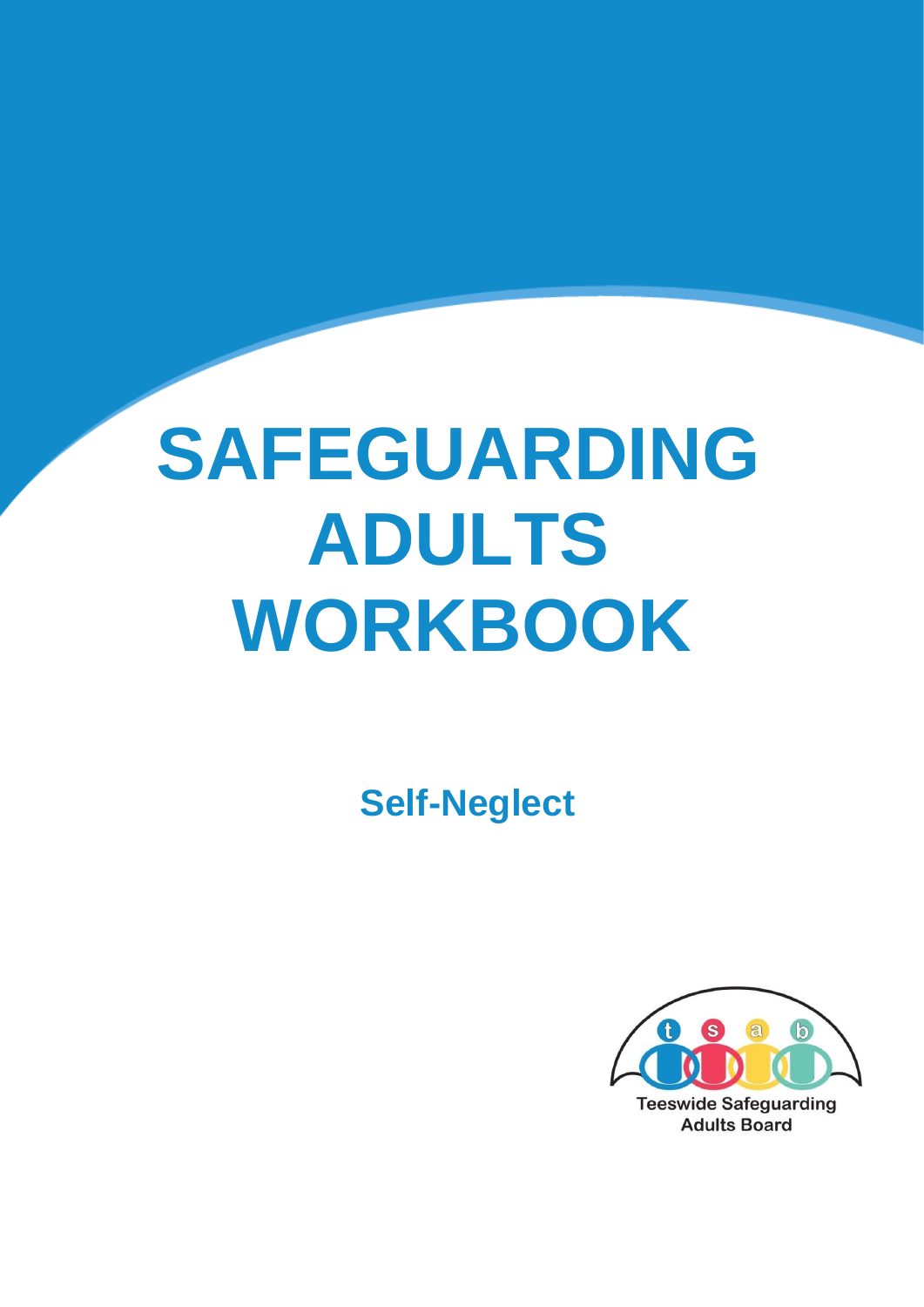#### **Contents**

| 1. Introduction                                | 3                       |
|------------------------------------------------|-------------------------|
| 2. What is Self-Neglect?                       | 5                       |
| 3. Types of Self-Neglect                       | 5                       |
| 4. Why do people Self-Neglect?                 | 6                       |
| 5. Risk Factors                                | $\overline{7}$          |
| 6. Indicators of Self-Neglect                  | $\overline{\mathbf{7}}$ |
| 7. Legal Hierarchy and Framework               | 8                       |
| 8. Mental Capacity Act 2005                    | 9                       |
| 9. Making Safeguarding Personal                | 11                      |
| 10. Hoarding Behaviour                         | 12                      |
| 11. Types of hoarding                          | 12                      |
| 12. Hoarding dos and don'ts                    | 13                      |
| 13. Obesity and Self-Neglect                   | 13                      |
| 14. Substance Misuse and Hoarding              | 15                      |
| 15. Factors Leading to People Being Overlooked | 16                      |
| 16. Assessment of the Degree of Risk           | 16                      |
| 17. Escalation of Risk                         | 17                      |
| <b>18. Summary of Best Practice</b>            | 18                      |
| 19. Case Studies                               | 19                      |
| 20. Learning from Safeguarding Adults Reviews  | 21                      |
| 21. Useful Websites and Resources              | 22                      |
| <b>Assessment</b>                              |                         |

| 1. Assessment                |    |
|------------------------------|----|
| 2. Evaluation                | 26 |
| 3. Certificate of Completion |    |

| <b>Revision</b><br><b>Number</b> | Date Approved<br>by the Board | <b>Change Record</b>              | <b>Links to Other Policies</b>                                         |
|----------------------------------|-------------------------------|-----------------------------------|------------------------------------------------------------------------|
| 3                                | $Oct-20$                      | Full refresh                      | Inter-Agency Policy and Procedures<br>Self-Neglect Policy and Guidance |
| 3.1                              | Jan-21                        | Reference to SAR workbook removed | Inter-Agency Policy and Procedures<br>Self-Neglect Policy and Guidance |

 **Page**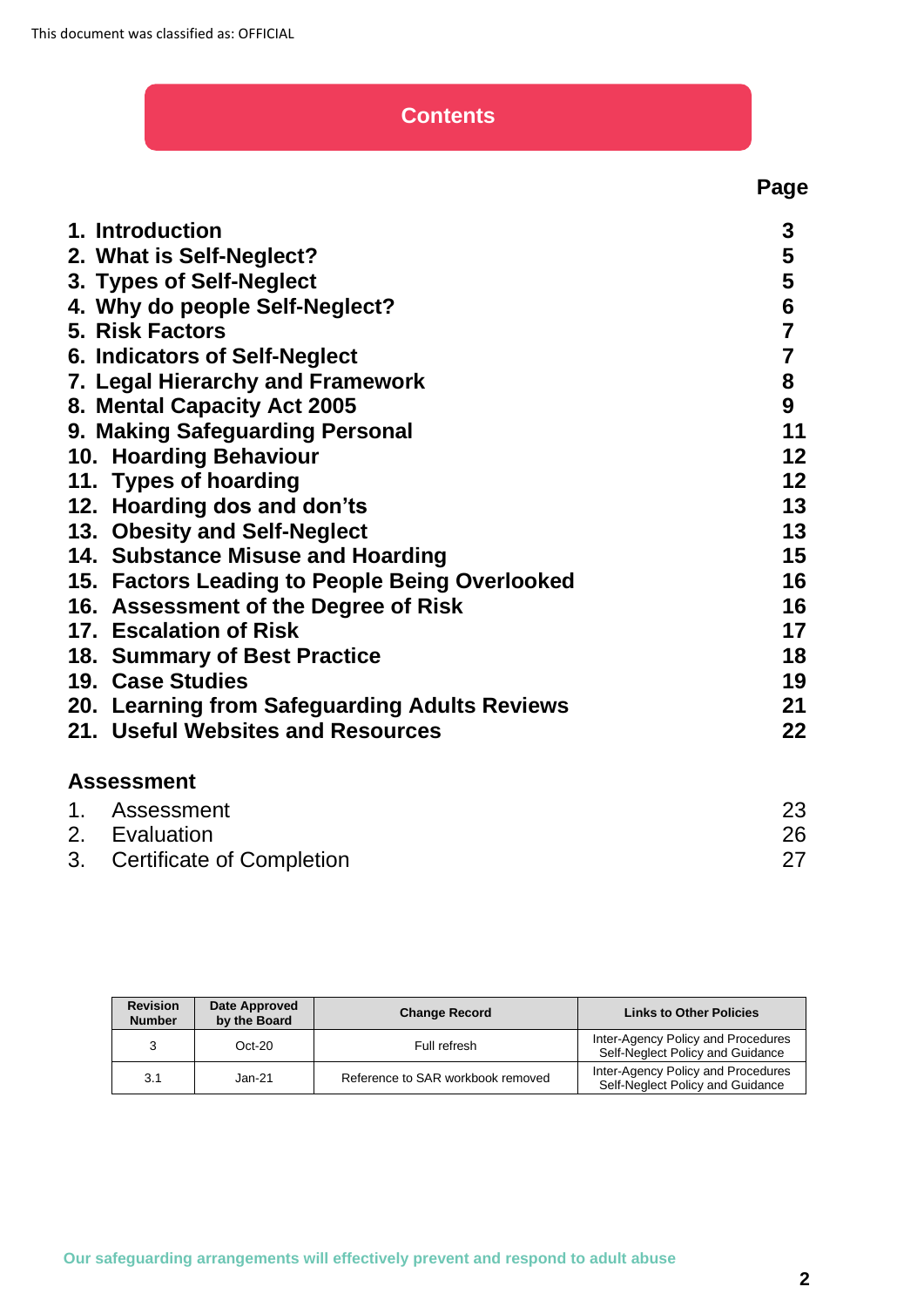#### **Introduction**

This workbook has been developed for staff and volunteers who have completed Safeguarding Adults awareness training, which may have been through attending a tutor-led course, completing an e-learning course or the TSAB Safeguarding Adults Awareness workbook. This workbook will build on your prior learning, the modules are as follows:

> The Mental Capacity Act and Deprivation of Liberty Safeguards Domestic Abuse Forced Marriage Female Genital Mutilation Prevent Modern Slavery Self-Neglect

\*Please note that the Learning from Serious Instances of Abuse Workbook is no longer available. Alternative learning can be accessed via our E-learning platform <https://www.tsab.org.uk/training/> and Safeguarding Adult Review (SAR) Learning Briefings [https://www.tsab.org.uk/professionals/safeguarding-adult-review-sar](https://www.tsab.org.uk/professionals/safeguarding-adult-review-sar-reports/)[reports/](https://www.tsab.org.uk/professionals/safeguarding-adult-review-sar-reports/)

You must complete all sections of the workbook and return it to your Manager for assessment. When you have successfully completed the workbook, you will be issued with a certificate and your training records will be updated: the workbook will be returned to you to be used as a reference tool.

In the appendices, you will find a web link to the current Teeswide Inter-Agency Safeguarding Adults Policy and Procedures for reference purposes.

The workbook has been checked for legal accuracy and is accurate as of September 2020. Suggested study time to be allocated to complete this workbook: 2 hours.

Once you have completed the workbook please forward the *Certificate of*  **Completion** page to the Teeswide Safeguarding Adults Board, Business Unit, using the contact details below, who will make a record of completion and issue a certificate.

Teeswide Safeguarding Adults Board Business Unit, Kingsway House, West Precinct, Billingham, TS23 2NX Email: tsab.businessunit@stockton.gov.uk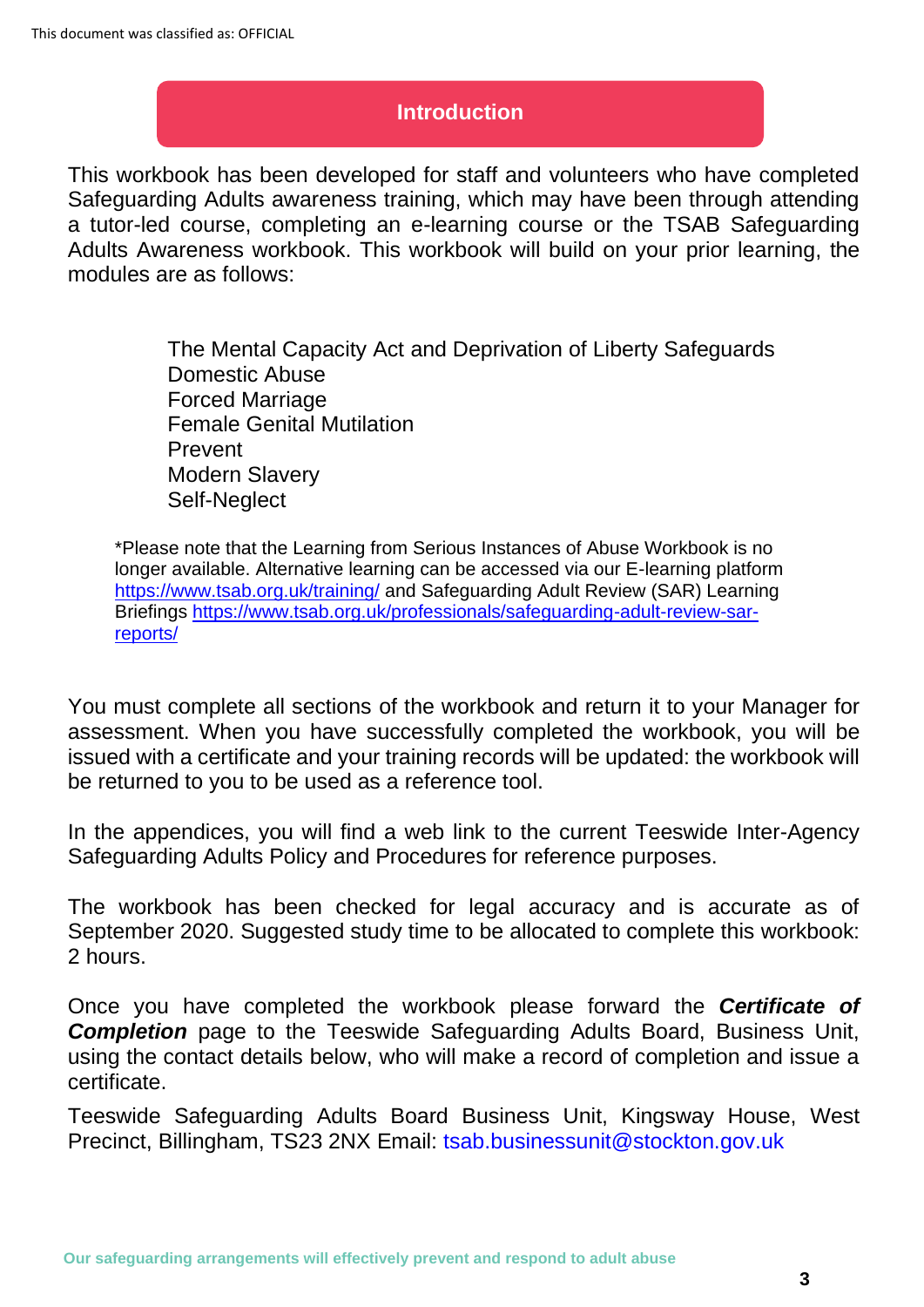This workbook is aligned with nationally recognised competencies. It is based on the Bournemouth University National Competence Framework for Safeguarding Adults, and mapped against the Safeguarding Adults: Roles and competences for health care staff- Intercollegiate Document issued August 2018.

On completion of this workbook, you will be able to:

#### **Level 1 (Foundation)**

- 1. Understand and demonstrate what Adult Safeguarding is
- 2. Recognise adults in need of Safeguarding and take appropriate action
- 3. Understand dignity and respect when working with individuals
- 4. Understand the procedures for raising a Safeguarding Concern
- 5. Have knowledge of policy, procedures and legislation that supports Safeguarding Adults activity
- 6. Ensure effective administration and quality of safeguarding processes.

#### Target groups: **Alerters and NHS Level 1 & part of Level 2**

Including: All staff and volunteers in health and social care settings, all frontline staff in Fire and Rescue, Police and Neighbourhood Teams and Housing, Clerical and Administration staff, Domestic and Ancillary staff, Health and Safety Officers, staff working in Prisons and custodial settings, other support staff, Elected Members, Governing Boards and safeguarding administrative support staff.

Although the word 'Alerter' is used here in conjunction with the national competency framework, the term 'Safeguarding Concern' was introduced in April 2015 to replace this.

#### **Level 2 (Intermediate)**

- 1. Demonstrate skills and knowledge to contribute effectively to the safeguarding process
- 2. Have awareness and application of legislation, local and national policy and procedural frameworks.

#### Target Groups: **Responders, Specialist Staff and NHS Level 2 & 3**

Including: Social Workers, Senior Practitioners, Social Work Team Managers, Voluntary and Independent Sector Managers, Heads of Nursing, Health and Social Care Provider Service Managers, Safeguarding Adult Co-ordinators, Police Officers, Probation Officers, Community Safety Managers, Prison Managers, MCA Lead, Best Interests assessors (including DoLS), Advocates, Therapists, Fire and Rescue Officers, staff working in Multi-Agency Safeguarding Hubs.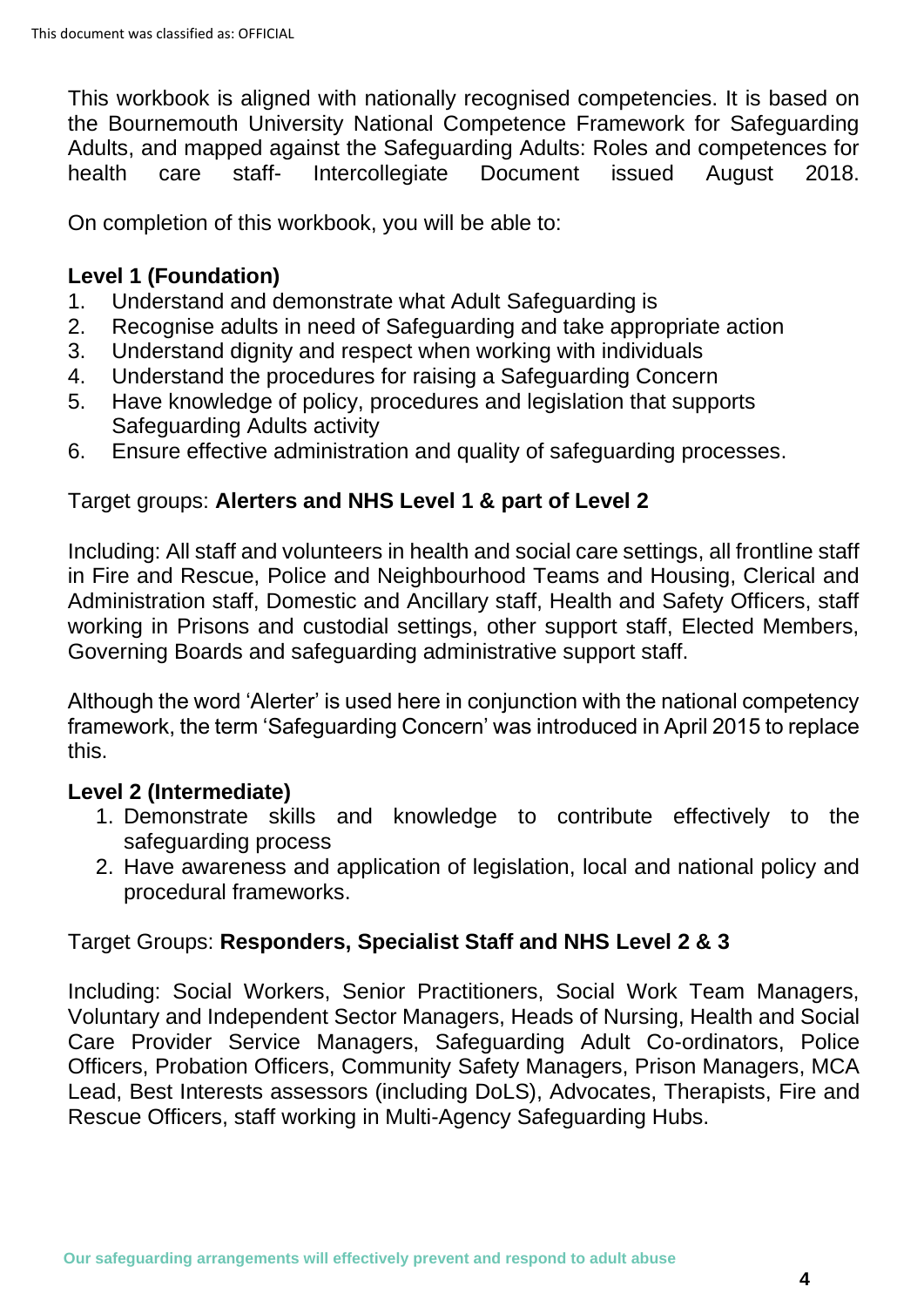#### **What is Self-Neglect?**

The complex nature of self-neglect can mean it is sometimes difficult to define and explain, but it can arise from an unwillingness or inability to care for oneself, the domestic environment, or both. The Care Act 2014 Statutory Care and Support Guidance (Chapter 14) first published in 2015 provides a definition for self-neglect:

#### **"This covers a wide range of behaviour neglecting to care for one's personal hygiene, health or surroundings includes behaviour such as hoarding".**

The Social Care Institute for Excellence (SCIE) defines self-neglect as: an extreme lack of self-care, it will sometimes be associated with hoarding and maybe as a result of other issues, such as addictions.

### **Types of Self-Neglect**

Research has shown that there are generally 3 categories of self-neglect:

#### **1. Lack of self-care**

This includes neglecting one's personal care, having a poor diet, nutrition or hydration, neglecting one's health care needs, to an extent that may endanger the person's safety or well-being. This type of self-neglect also includes drug and alcohol misuse which may affect the person's ability to care for themselves and keep safe. It is important for practitioners to understand that applying this definition requires the use of professional judgment about what is an acceptable level of risk and what constitutes well-being for the person.

#### **2. Lack of care of the domestic environment**

This includes situations where the home environment is not maintained and it leads to domestic squalor, is unhygienic, verminous with rodent or insect infestations, may have blocked toilets/drains, may be overrun with animals and/or accumulation of waste. This type of self-neglect also includes hoarding. There will be increased levels of risk to health and safety, risk of fire, and this behaviour may also affect neighbouring properties. Again it is recognised that applying this definition in practice requires professional judgment.

#### **3. Refusal to engage with services**

This might include refusal of care services in either the home or a care environment, or, of health assessments or interventions, even if previously agreed, which could potentially improve the person's self-care or care of their environment. The person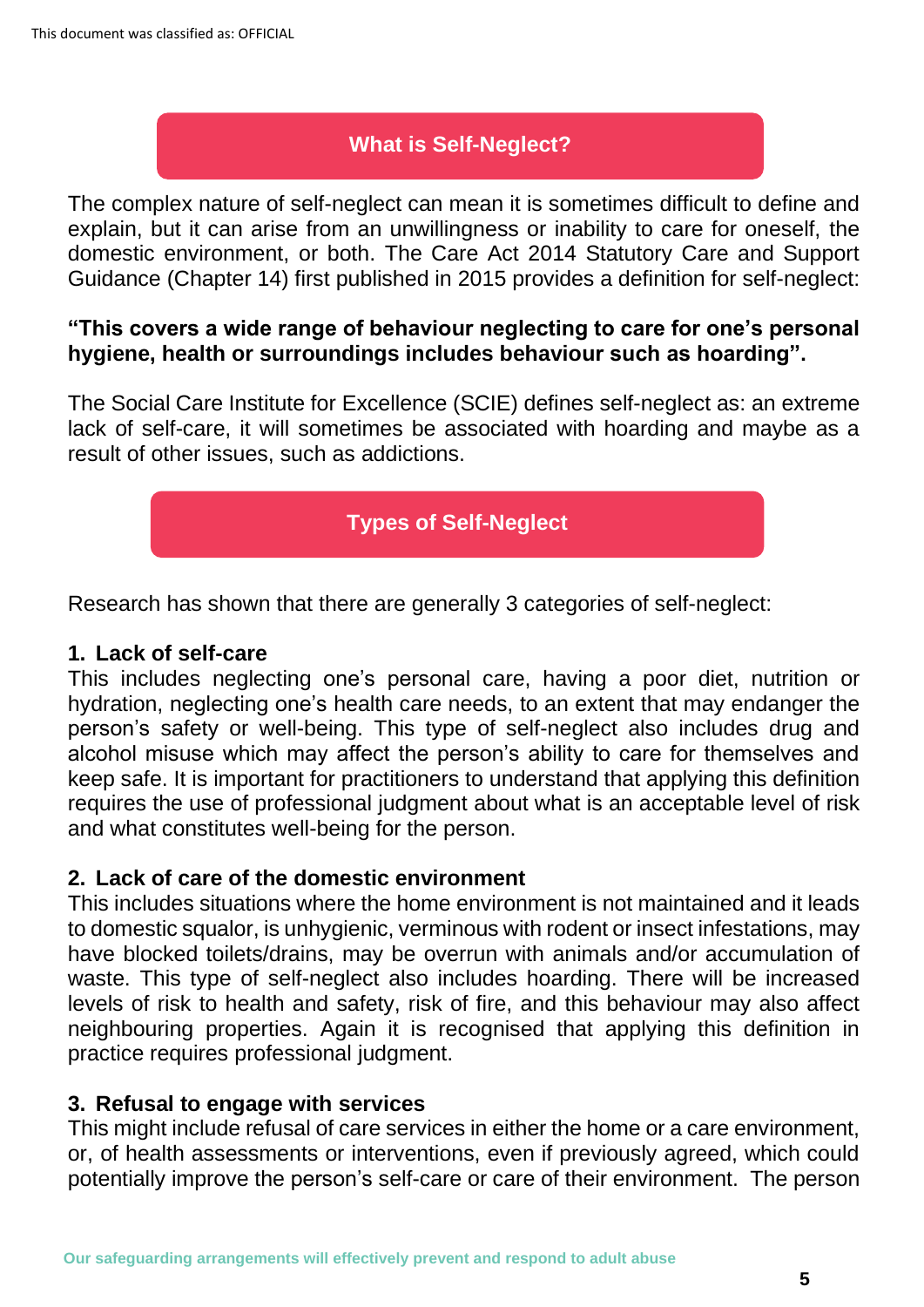may not seek help or may refuse support to help clean and declutter the property when they are unable to do so themselves.

Self-neglect should not lead to judgmental approaches to another person's standards of cleanliness or tidiness as all people have differing views and comfort levels. It should be recognised that assessments of self-neglect are influenced by personal, social and cultural values, and practitioners should reflect on how their own principles and feelings may affect the way they perceive the circumstances of other people's lives.

#### **Consider risks to others - 'Think Family'**

Consideration must also be given as to whether anyone else is at risk as a result of a person's self-neglect. This may include children, other adults with care and support needs and animals. Whilst actions may be limited in relation to the person themselves, there may be a duty to take action to safeguard others. Should there be a concern that a self-neglecting parent may be neglecting children in their care, concerns must be reported to Children's' Social Care. See: **Think Family Guidance** (signposted on page 22).

Any concerns about an animal's safety or welfare should be referred to the Local Authority or the RSPCA.

#### **Why do People Self-Neglect?**

#### **The reasons people may self-neglect are many and varied but include:**

- Decline in physical or mental health of older people so that the person is no longer able to meet all of their personal or domestic care needs
- **EXEDENT ISOLATION FROM FAMILY AND FROM FROM THE ISOLATION ISOLATION** ISOLATION ISOLATION ISOLATION ISOLATION ISOLATION ISOLATION ISOLATION ISOLATION ISOLATION ISOLATION ISOLATION ISOLATION ISOLATION ISOLATION ISOLATION IS
- Poverty or lack of mobility preventing the person from accessing health services, care services or from maintaining their home
- **■** Mental illness in younger people such as depression, psychosis, learning disability or personality disorder reducing the person's ability to care for themselves or to seek help
- **EXEDENT ISSUES of pride and refusal to accept help when ability to self-care is declining**
- Cultural and social values, family relationships and habits
- **•** Personal circumstances and history
- **E** Bereavement or a traumatic event which could have been recent or many years ago
- Adverse Childhood Experiences (ACEs)
- Personal circumstances, family history or relationships
- Alcohol or drug dependency/misuse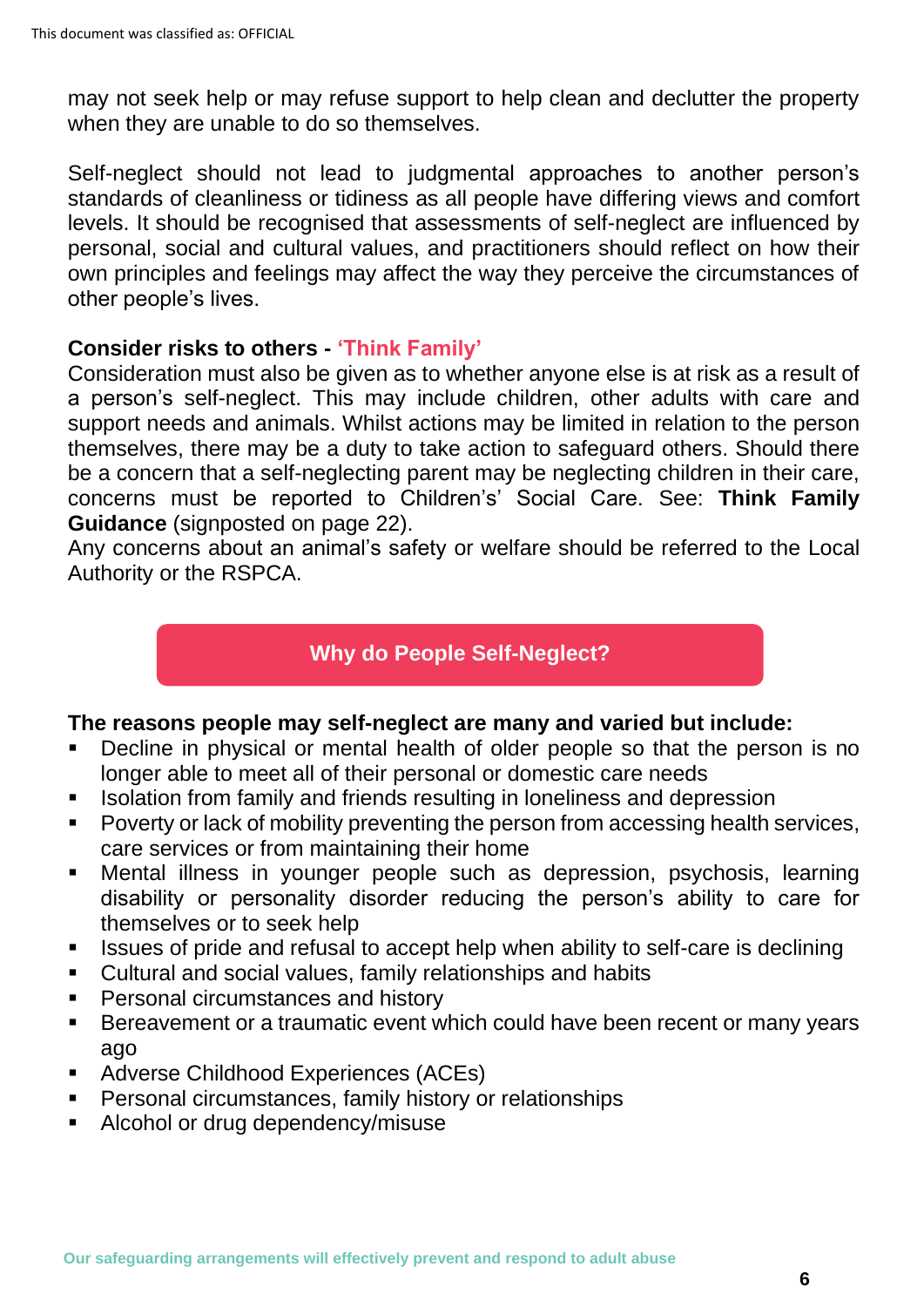#### **Risk Factors**

#### **Risk factors in relation to self-neglect:**

- Advancing age
- Mental ill-health
- Cognitive impairment
- Dementia
- **•** Frontal Lobe Dysfunction
- Depression
- Chronic illness
- Nutritional deficiency
- Alcohol and or substance misuse
- Functional and social dependency
- Social isolation
- Delirium
- Obsessive Compulsive Disorder (OCD).

#### **Indicators of Self-Neglect**

There are many possible indicators of self-neglect that practitioners need to be aware of in their day-to-day work. It is important not to make immediate judgments and label a person as self-neglecting; they may not actually be aware of the help and support available to them. It will also take time to build up trust with the person and to support them to change their behaviour and lifestyles, which will in turn minimise the risk of harm to themselves and others. Things to look out for include:

#### **Lack of self-care:**

- Poor hygiene
- Dirty or inappropriate clothing
- Poor hair and or nail care
- Malnutrition
- Unmet medical or health needs
- Eccentric behaviour or lifestyle
- Alcohol and or drug misuse
- Social isolation
- Leading what could be referred to as a 'chaotic' lifestyle (creating disorder and/or displaying erratic or self-sabotaging behaviour).

#### **Lack of care of the domestic environment:**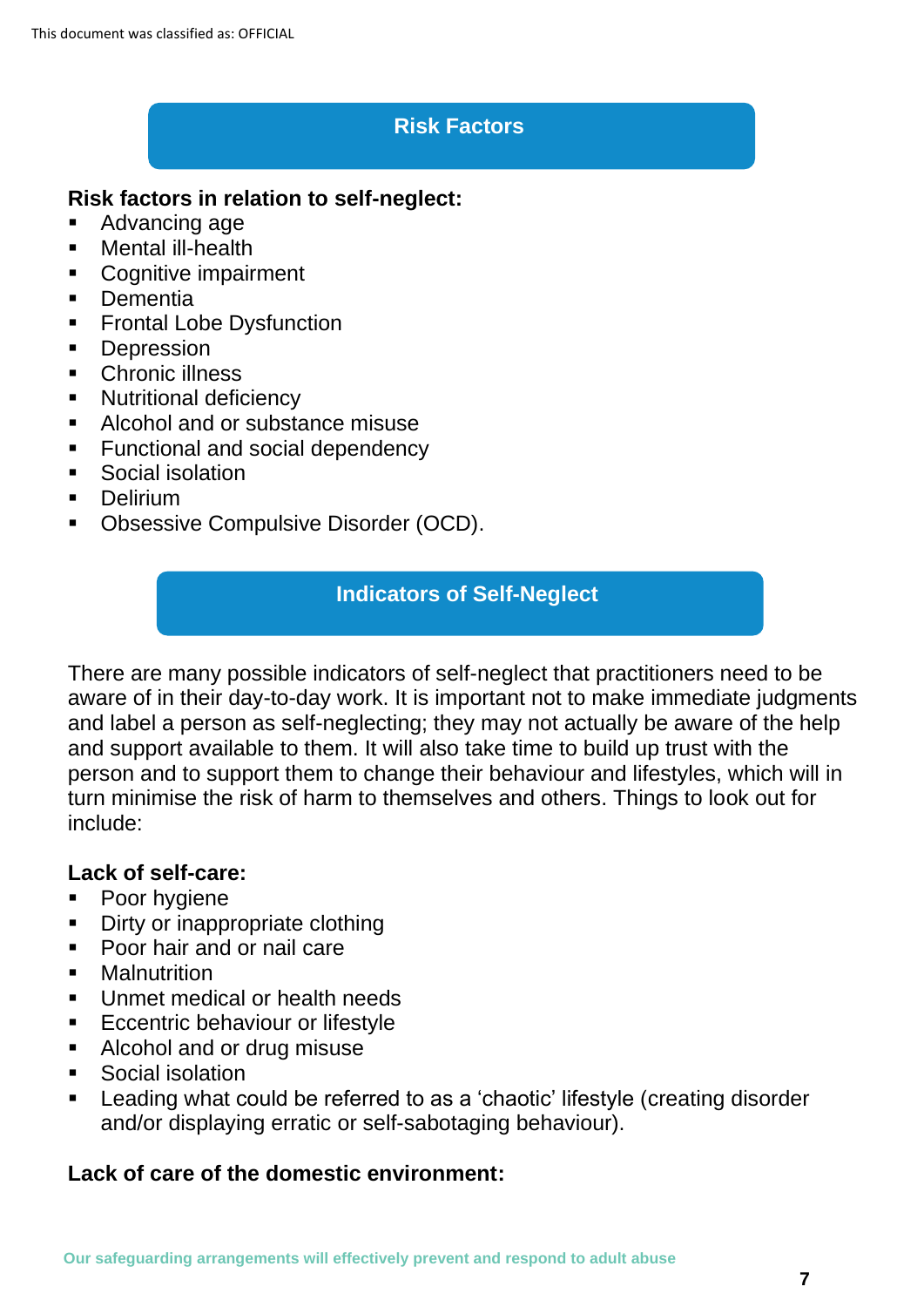- Unsanitary, untidy or dirty conditions which create a hazardous situation that could cause serious physical harm to the person or others
- **Cluttered property indicating hoarding**
- **■** Infestation and vermin
- Poor maintenance of property
- Keeping lots of pets which are poorly cared for
- Lack of heating or electricity
- No running water and/or lack of sanitation
- Poor financial management, including not paying bills which leads to utilities being cut off.

#### **Refusal to engage with services:**

- Refusal of care services in home
- Refusal of care services in care environment
- Refusal of health assessments
- Refusal of health interventions
- Not attending hospital and/or GP appointments
- Denying maintenance/ utility providers access to the property

#### **Legal Hierarchy and Framework**

Self-neglect is a complex subject with numerous pieces of legislation that influence, determine and guide practitioners in relation to this area of work.

#### **Human Rights Act 1998**

Public bodies have a positive obligation under the European Convention on Human Rights (ECHR, incorporated into the Human Rights Act 1998 in the UK) to protect the rights of the individual. In cases of self-neglect, articles 5 (right to liberty and security) and 8 (right to private and family life) of the ECHR are of particular importance.

#### **Care Act 2014**

The Care Act 2014 came into force on 1 April 2015 and consolidated six decades of law, bringing into statute two areas of Government policy, adult safeguarding and personalisation. It is supported by the Care and Support Statutory Guidance issued by the Department of Health with Chapter 14 outlining the key issues for safeguarding including self-neglect. The Care Act 2014 does not provide legal powers of entry or unimpeded access to the adult.

Section 11 of the Care Act also provides for the Local Authority to carry out a need's assessment even if the adult refuses, when: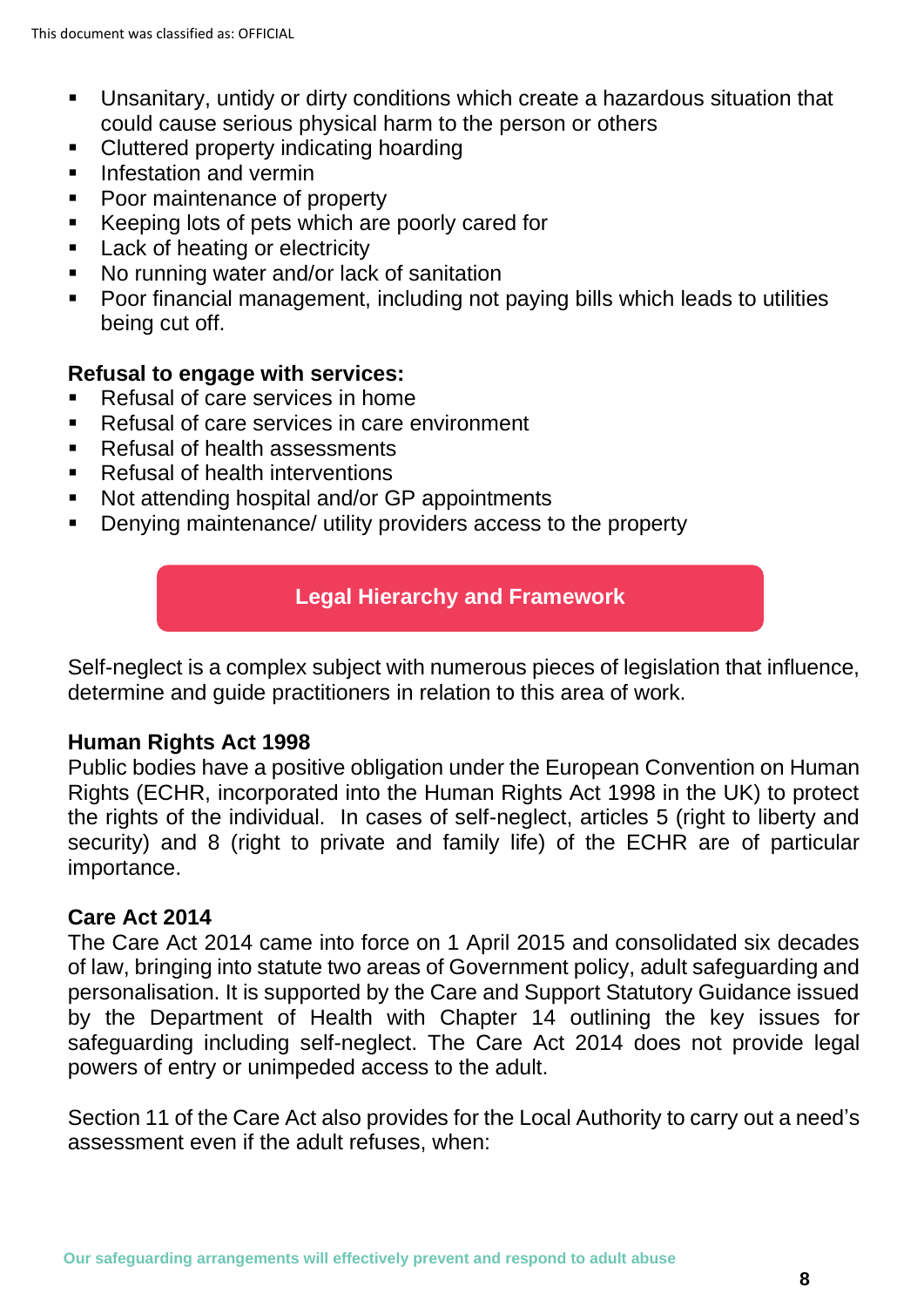- a. The adult lacks capacity to refuse the assessment and the authority is satisfied that carrying out the assessment would be in the adult's best interests
- b. The adult is experiencing, or is at risk of, abuse or neglect.

**Mental Capacity Act (2005) s.16(2)(a)** – the Court of Protection has the power to make an order regarding a decision on behalf of an individual. The court's decision about the welfare of an individual who is self-neglecting may include allowing access to assess capacity.

**Public Health Act (1984) s.31-32** – local authority environmental health could use powers to clean and disinfect premises but only for the prevention of infectious diseases.

**The Housing Act 1988** – a landlord may have grounds to evict a tenant due to breaches of the tenancy agreement.

**The Homelessness Reduction Act (2017)** - From 1 October 2018 certain named public bodies have a duty to refer users of their service who they have reason to believe are homeless or threatened with becoming homeless within 56 days, to a local authority of the service users' choice. The referral can only be made with the consent of the service user.

**Mental Health Act (2007) s.135** – if a person is believed to have a mental disorder and they are living alone and unable to care for themselves, a magistrate's court can authorise entry to remove them to a place of safety.

Other important legislation includes:

- **Section 17 Police and Criminal Evidence Act 1984**
- **Environmental Protection Act 1990**
- **Public Health Act 1936**
- **Public Health Act 1984**
- **Crime and Policing Act 2014** (Section 76-93)

#### **Mental Capacity Act 2005**

The Mental Capacity Act (MCA) is designed to protect and empower people who may lack the mental capacity to make their own decisions about their care and treatment. It applies to people aged 16 and over.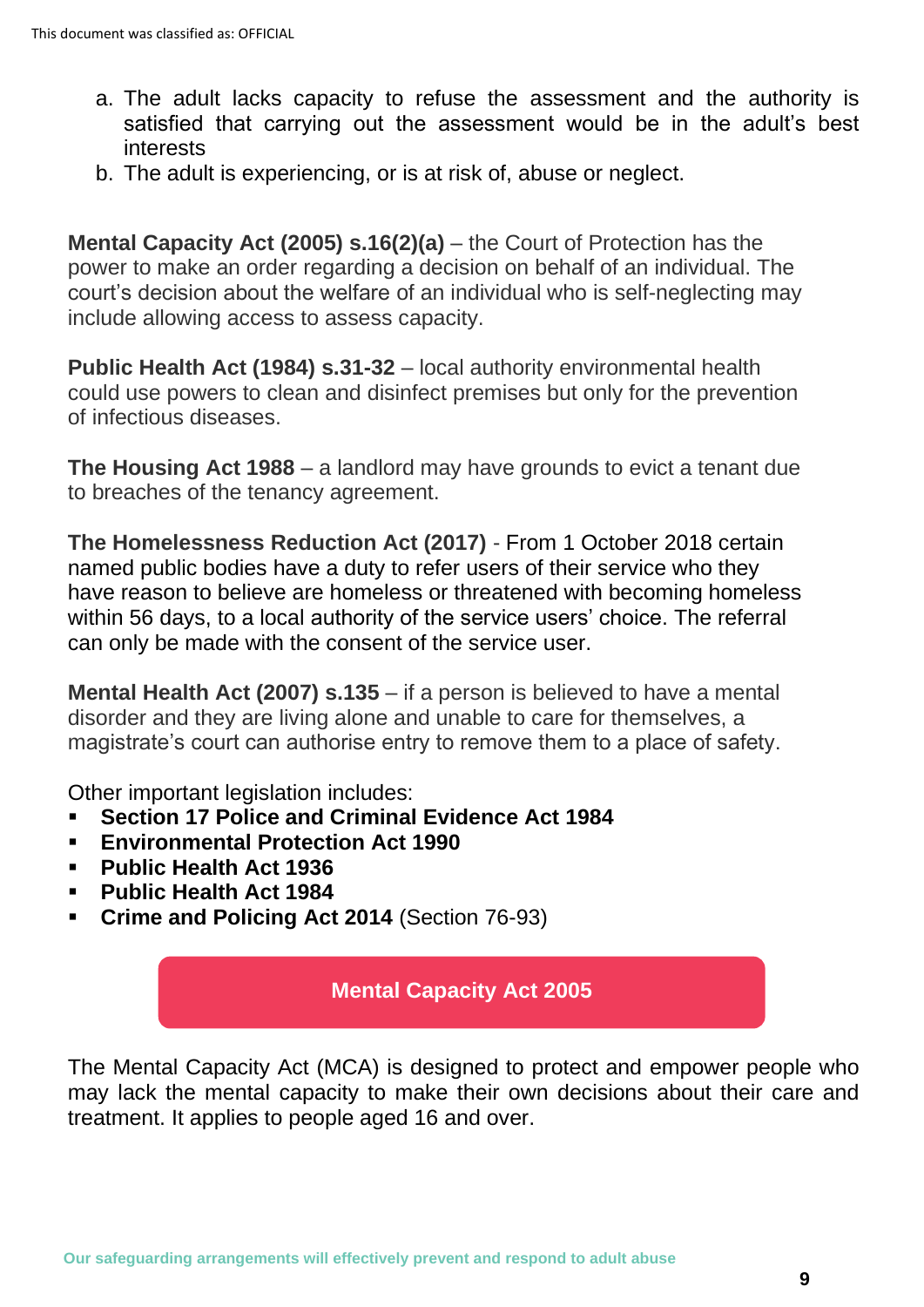It covers decisions about day-to-day things like what to wear or what to buy for the weekly shop, or serious life-changing decisions like whether to move into a care home or have major surgery. For people who self-neglect decisions may include: whether to bathe/shower regularly, seeking medical help when unwell, and paying utility bills. It should be noted that people with capacity can make unwise decisions, for example, have friendships with people who may negatively impact on their lifestyle, hoard newspapers/ animals which may impact on their environment; but those decisions must not impact on the health, safety and well-being of others.

Examples of people who may lack capacity include those with:

- dementia
- a severe learning disability
- a brain injury
- a mental health illness
- a stroke
- unconsciousness caused by an anaesthetic or sudden accident

But just because a person has one of these health conditions doesn't necessarily mean they lack the capacity to make a specific decision.

A mental capacity assessment comprises a 2-stage test:

- 1. Does the person have an impairment of their mind or brain, whether as a result of an illness, or external factors such as alcohol or drug use?
- 2. Does the impairment mean the person is unable to make a specific decision when they need to?

The MCA says:

- assume a person has the capacity to make a decision themselves, unless it is proved otherwise
- wherever possible, help people to make their own decisions
- don't treat a person as lacking the capacity to make a decision just because they make an unwise decision
- if you make a decision for someone who doesn't have capacity, it must be in their best interests
- treatment and care provided to someone who lacks capacity should be the least restrictive of their basic rights and freedoms

People can lack capacity to make some decisions, but have capacity to make others. Mental capacity can also fluctuate with time – someone may lack capacity at one point in time, but may be able to make the same decision at a later point in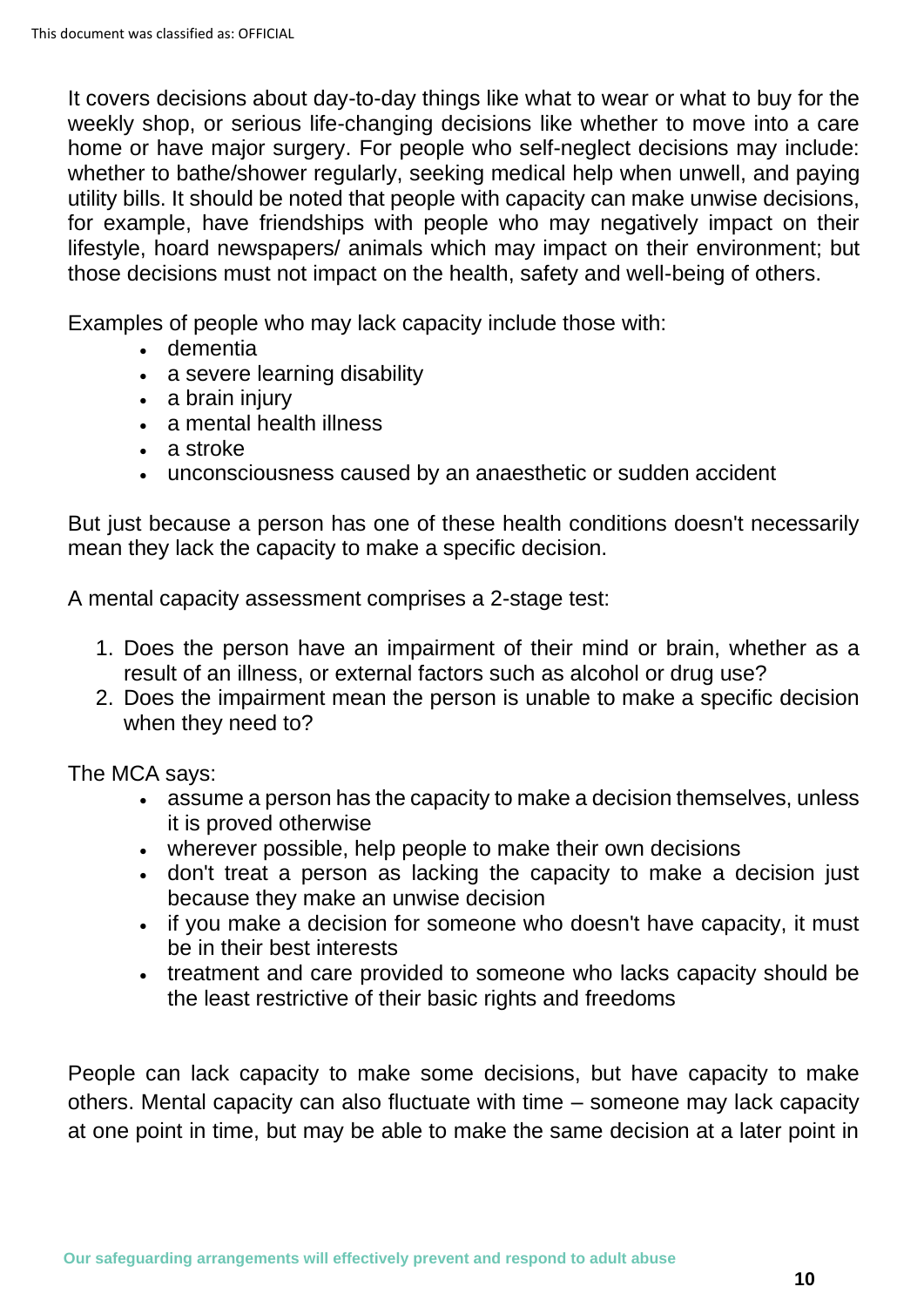time. Where appropriate, people should be given the time to make a decision for themselves.

The MCA says a person is unable to make a decision if they cannot:

- understand the information relevant to the decision
- retain that information
- use or weigh up that information as part of the process of making the decision

Mental capacity assessments must be decision-specific and an apparent capacity to make simple decisions should not result in an assumption that the adult is able to make more complex decisions. Where intervention may be required due to an adult's self-neglecting behaviour, any action proposed must be with the adult's consent where they are assessed as having mental capacity; unless there are wider public interest concerns (for example risk of fire).

#### **Making Safeguarding Personal**

Making Safeguarding Personal (MSP) is an initiative which ensures adult safeguarding work is person-centred and outcomes focussed. This approach supports people to improve or resolve their circumstances. MSP is applicable to all agencies working with adults in relation to safeguarding, including those at the initial stages of a safeguarding concern being identified.

#### **What MSP seeks to achieve**

- A personalised approach enabling safeguarding to be done with, and not to people.
- Identifying the outcomes the adult wants, by determining these at the beginning of working with them, and checking if these outcomes were achieved.
- **EXTERN** Improvement to people's circumstances rather than on 'investigation and conclusion'.
- Utilisation of person-centred practice rather than 'putting people through a process'.
- Good outcomes for people by working with them in a timely way, rather than one constrained by timescales.
- **■** Improved practice by supporting a range of methods for staff development, including the need to develop cultural competence and learning through sharing good practice.

#### **Ethical dilemmas: A fine balance**

Understanding the balance between respect for autonomy and the possible need for protective intervention can be an ethical dilemma, as well as a central aspect of MSP, which is also closely linked to the principles of the Mental Capacity Act.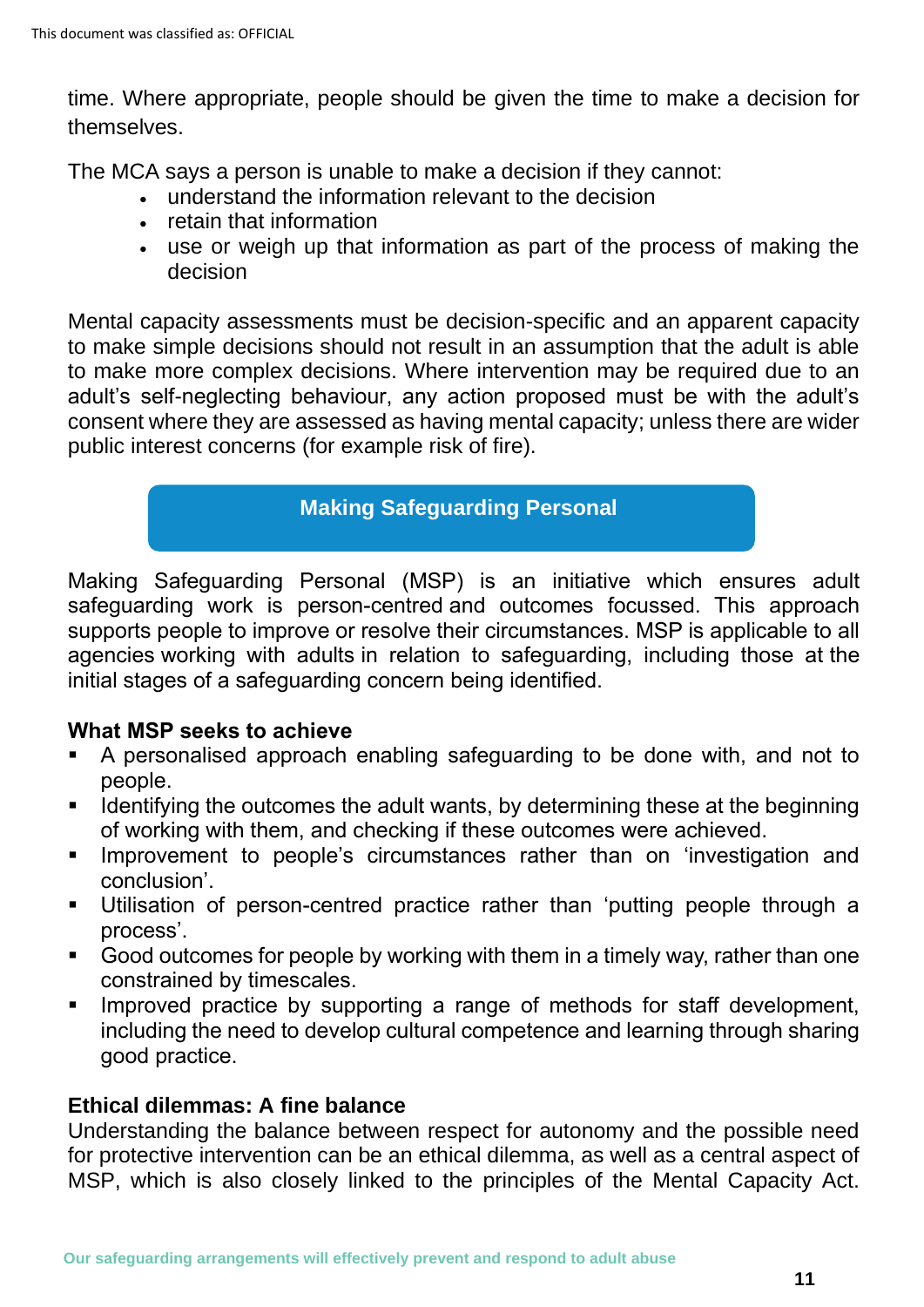Understanding this interplay is crucial for all professionals working with adults at risk, or those displaying signs of some type of self-care related issue.

#### **Hoarding Behaviour**

Hoarding behaviour is considered to be a stand-alone mental disorder and is included in the Diagnostic and Statistical Manual of Mental Health Disorders (5<sup>th</sup> edition) published in 2013. It can also be a symptom of other mental disorders.

Hoarding is not a lifestyle choice and is distinct from the art of collecting. It is also different from people whose property is generally cluttered or 'messy'. The main difference between a hoarder and a collector is that hoarders have strong emotional attachments to their objects, which are well in excess of their real value.

#### **Types of Hoarding**

#### ▪ **Objects – commonly**:

- o Clothing
- o Newspapers and Magazines
- o Books
- o DVD's or CD's
- o Rubbish
- o Food or food containers
- **Animals – commonly:**
	- o Cats
	- o Dogs
- **Data – commonly:** 
	- o Data storage devices
	- o Other electronic devices
	- o Paper







Hoarding is a complex condition and it is likely that a range of agencies will come into contact with the same person over a period of time, although not all adults who hoard will be in receipt of support from statutory services.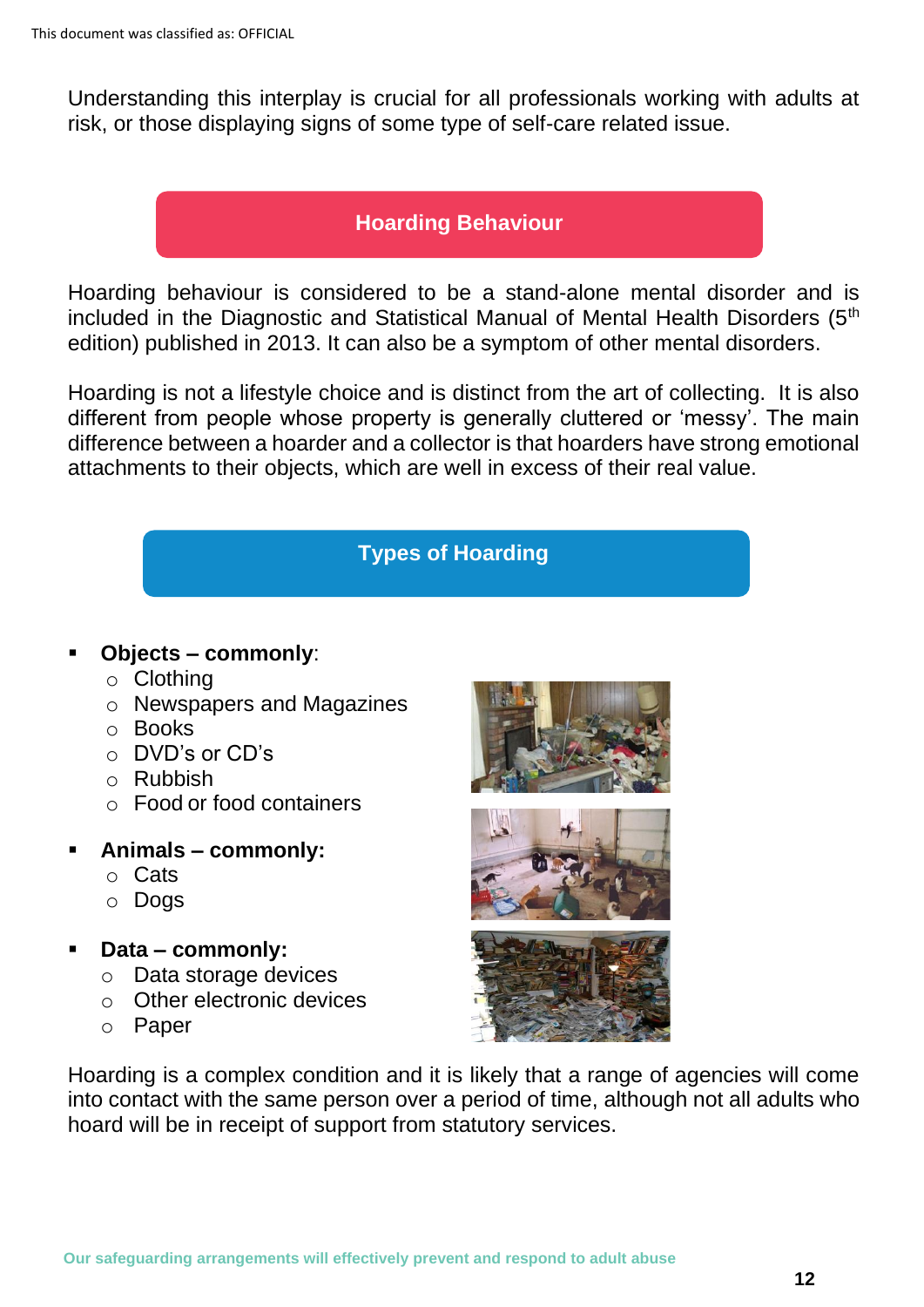In cases where people are hoarding **The Clutter Image Rating Scale** (signposted on page 22) should be used by professionals in order to get an accurate sense of the problem. In general, clutter that reaches Level 4 impinges enough on people's lives that they should be encouraged to get help, and should also be the trigger point for referral to the Cleveland Fire Brigade to undertake a home visit. Evidence of animal hoarding at any level should be reported to the RSPCA and the Animal Welfare Team in the Local Authority.

#### **Hoarding Do's and Don'ts**

Hoarding is a complex and sensitive issue that will require professionals to demonstrate a wide variety of skills and competencies. Practitioners will need to tune into clients fears and offer reassurance, whilst being aware of potential dangers and empowering individuals to deal with these as far as possible. The following are some of the most basic factors to consider:

| Do's                                                                                                                                                                                                                                                                        | <b>Don'ts</b>                                                                                                                                     |
|-----------------------------------------------------------------------------------------------------------------------------------------------------------------------------------------------------------------------------------------------------------------------------|---------------------------------------------------------------------------------------------------------------------------------------------------|
| Imagine yourself in the hoarding<br>person's shoes - how would you<br>want others to talk to you and help you<br>manage your anger, resentment or<br>embarrassment?                                                                                                         | Use judgmental language like<br>"what a mess" or "what kind of person<br>lives like this".                                                        |
| Match the person's language - listen<br>for the individuals manner in referring<br>to his/her possessions "my things";<br>collections" and mirror this.                                                                                                                     | Use negative terms about a person's<br>belongings like "trash" or "junk".                                                                         |
| Use encouraging language that<br>reduces defensiveness and increases<br>motivation to solve the problem. "I see<br>you have a pathway from your front<br>door to your living room"; "that's great<br>you have key things out of the way so<br>that you don't slip or fall". | Let your non-verbal expressions convey<br>negative messages such as frowns or<br>grimaces.                                                        |
| Highlight strengths which helps to<br>forge a good relationship and build<br>trust, paving the way for resolving the<br>hoarding problem.                                                                                                                                   | Make suggestions about the<br>person's belongings - even well<br>intentioned comments about<br>discarding items are usually not well<br>received. |
| Focus the intervention initially on<br>safety and organisation of<br>possessions, and later work on<br>discarding items.                                                                                                                                                    | Don't try to persuade or argue with the<br>person - efforts to overly or strongly<br>influence the person can often have the<br>opposite effect.  |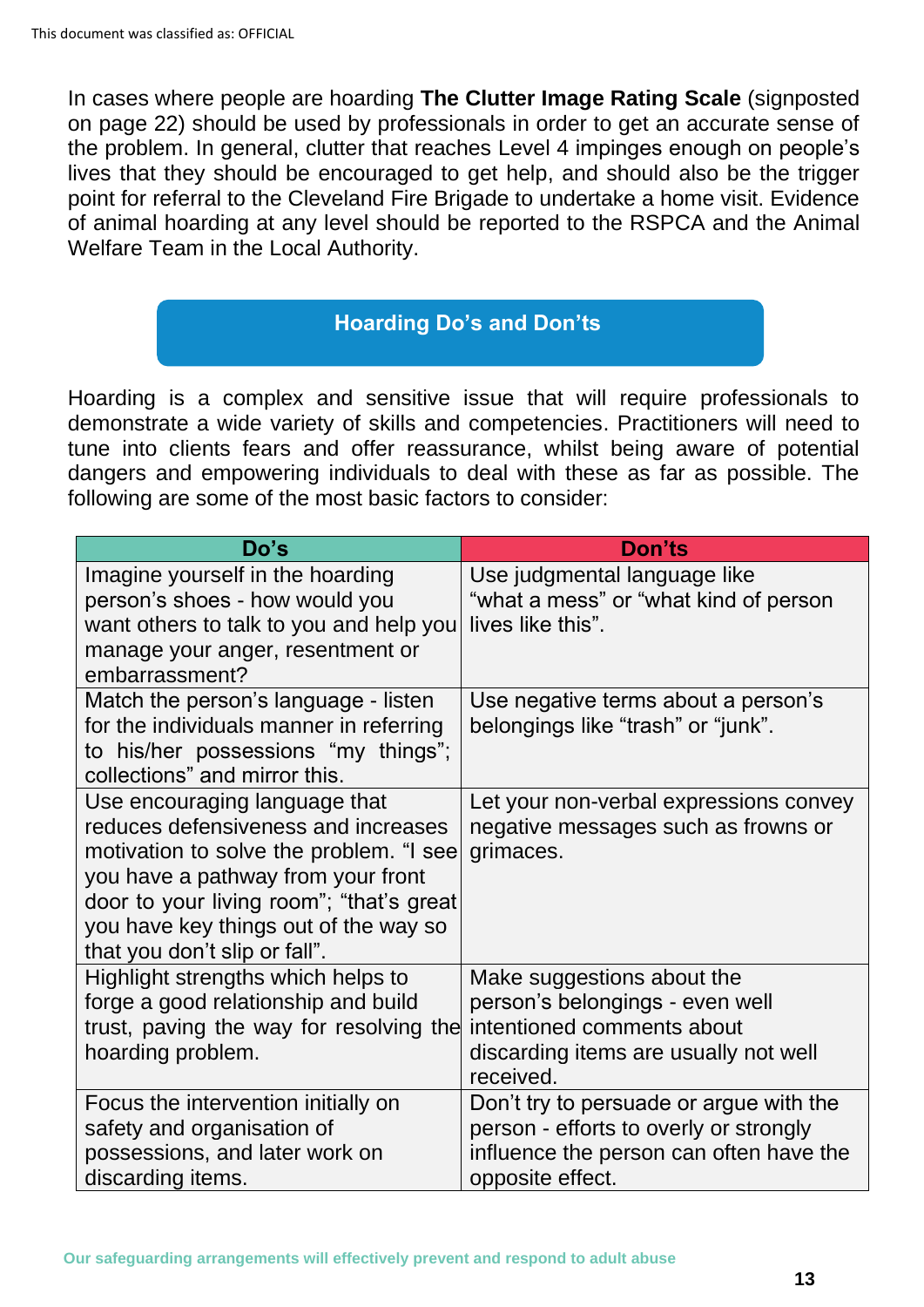Introduce alternative strategies to replace hoarding with more adaptive behaviours to help provide a better structure, and to support engagement with activities previously avoided. Touch the person's belongings without explicit permission - those who hoard often have strong feelings and beliefs about their possessions and this can be upsetting or offending.

#### **Obesity and Self-Neglect**

It is possible that the issues arising from obesity may impact on a person's ability to care for themselves, and on some of the underlying causes of disengagement from care and support services, that may eventually lead to concerns about self-neglect.

#### **Key issues for practitioners to consider in working with obese people**

- Practitioners should consider any possible underlying causes, or disabilities, which may be interfering with the person's ability and/or choice to engage with care and support.
- Co-operation, collaboration and communication between professionals that have knowledge and expertise in working with disability and those working in obesity can help lead to improved prevention, early detection, and treatment for people.
- Health and social care providers need to identify and understand the barriers that people with disabilities and obesity may face in accessing health and preventative services, and make efforts to address them before assuming that the person is refusing support.
- Health and social care providers need to make adjustments to policies, procedures, staff training and service delivery to ensure that services are easily and effectively accessed by people with disabilities and obesity. This needs to include addressing problems in understanding and communicating health needs, access to transport and buildings, and tackling discriminatory attitudes among health care staff and others, to ensure that people are offered the best possible opportunity of engaging with services
- Concerns about stigma, embarrassment, or worries that professionals may seek interventions that they are not ready to access, may mean that the person is not able to engage in a conversation about a mental health or physical health problem when they do not feel able to talk about their obesity. Engaging the person to work on the problems they see as important is essential in developing a longer-term relationship.
- **EXTE:** There should be active support for obese people to live independent and healthy **lives**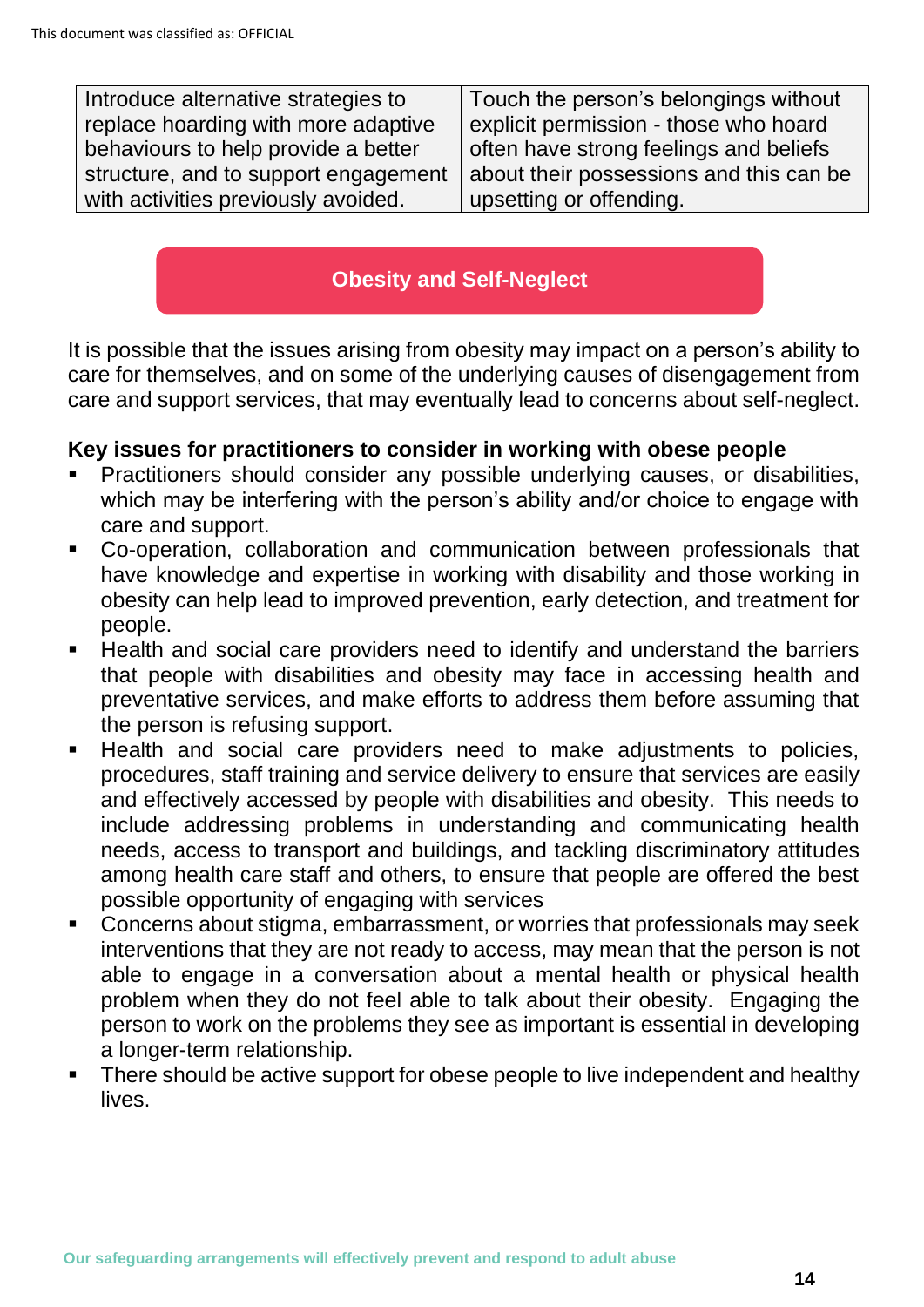#### **Substance Misuse and Self-Neglect**

The term 'Drug and Alcohol misuse' is defined as 'drug and/or alcohol taking, which causes harm to the individual, their significant others or the wider community.' The term drug refers to 'psycho- active drugs including illicit drugs, 'legal highs' and prescribed and non- prescribed pharmaceutical preparations.' The term misuse refers to the 'illegal or illicit drug taking or alcohol consumption, which leads a person to experience social, psychological, physical or legal problems related to intoxication or regular excessive consumption and/or dependence'.

Self-neglect may include situations where a person is suffering a significant impact on their wellbeing, but the cause of this is not directly a result of physical or mental impairment or illness, as it arises from acts of their own, such as drug and alcohol misuse and the chaotic lifestyle and risk taking behaviour associated with this. This can include:

- Attachment to their substance of choice and prioritising this above all else, impacting on their relationships with others
- Financial difficulties due to expenditure on drugs/alcohol resulting in debts and an inability to pay for food, utilities and other basic daily needs
- Risk of homelessness if unable to adhere to tenancy agreements
- Deterioration in physical and mental health
- Risk of overdose or risks associated with impure substances and variability of strength, if purchased 'on the street'
- Risk of use of prescribed drugs by people they were not prescribed for, but sold on or swapped
- Risk of infection from injecting
- Risk of engaging in criminal activity to fund their lifestyle
- Exploitation by others, including sexual exploitation

Some people who misuse substances may have no diagnosable physical or mental impairment and no 'appearance of need,' but still present a significant risk to themselves and to their own wellbeing. In such cases, it is important to give advice and guidance or signpost to other services in accordance with the duty to promote wellbeing (Care Act 2014 and Making Safeguarding Personal).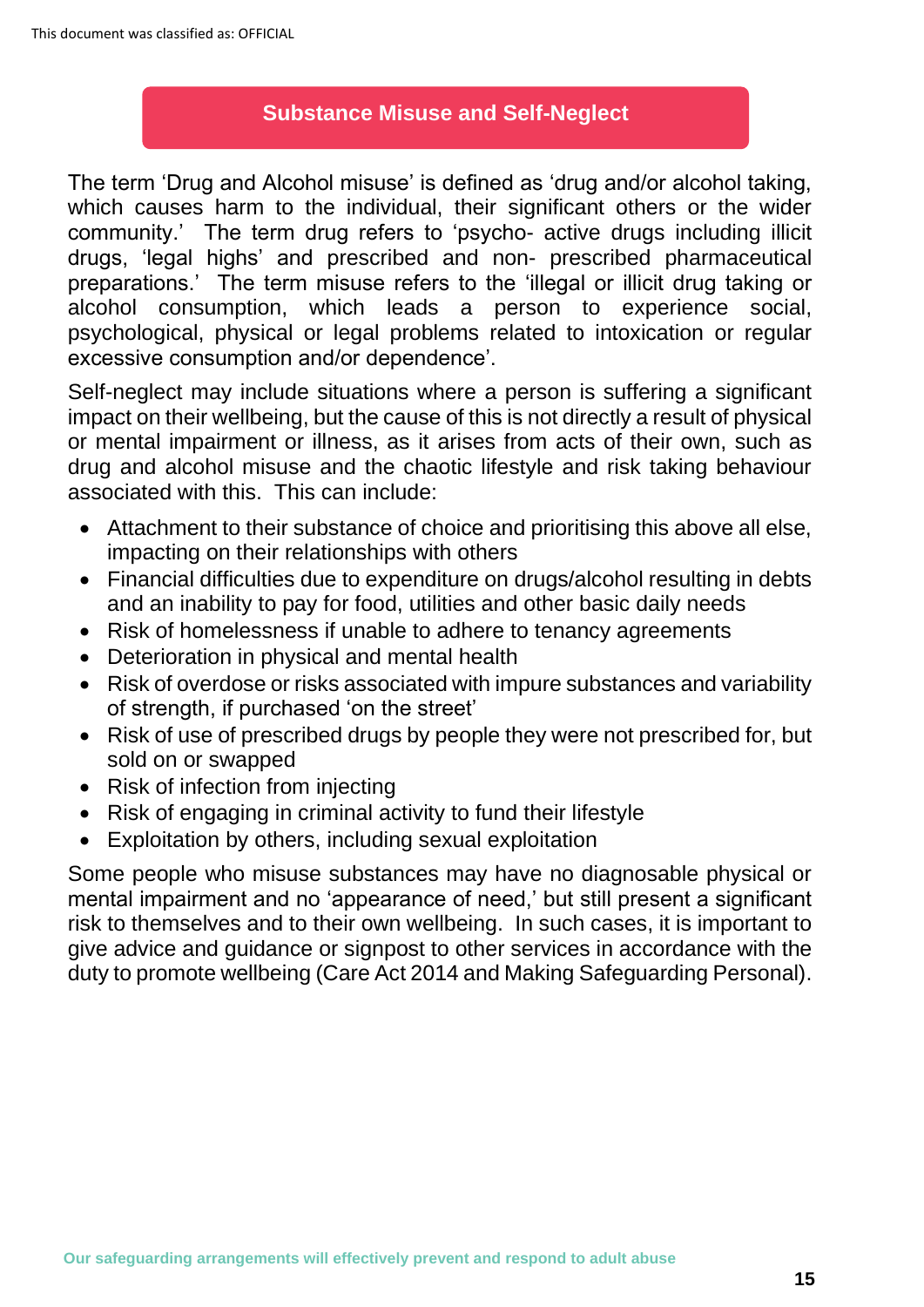#### **Factors Leading to People Being Overlooked**

#### **Factors that could lead to individuals being overlooked may include:**

- The perception that this is a 'lifestyle choice'
- Poor multi-agency working and lack of information sharing
- Lack of engagement from the individual or their family
- Challenges presented by the individual or family making it difficult for professionals to work with the individual to minimise risk
- A lack of understanding by carers of what their role involves leading to assumptions that support is being provided to an individual when it is not
- **EXELLESS** sensitivity to well known cases resulting in agencies/professionals minimising need and risk
- An individual with mental capacity making unwise decisions and withdrawing from agencies whilst continuing to be at risk of significant or serious harm
- **EXEDENT Individuals with 'chaotic' (disorganised) lifestyles and multiple or competing** needs
- Inconsistency in risk thresholds across agencies and teams together with a level of subjectivity in assessing risk
- Practitioners lacking confidence to challenge the decision made by other people working with the individual
- **•** Practitioners lacking professional curiosity and therefore not asking the right questions and/or checking that information they have been given is correct.

#### **Assessment of the Degree of Risk**

Responding to self-neglect will depend on the level of risk/harm that has been identified and it is therefore essential that a robust risk assessment is carried out when working with people that self-neglect.

#### **This should include information on whether:**

- The person is refusing medical treatment/medication
- **•** The above is life-threatening
- **•** There is adequate heating, sanitation and water in the home
- There are signs that the adult is malnourished
- **•** Their environment is in a poor state of repair
- **•** There are vermin, flies or the hoarding of pets
- There is evidence of hoarding or Obsessive Compulsive Disorder (OCD)
- There is a smell of gas
- There are concerns regarding the level of personal or environmental hygiene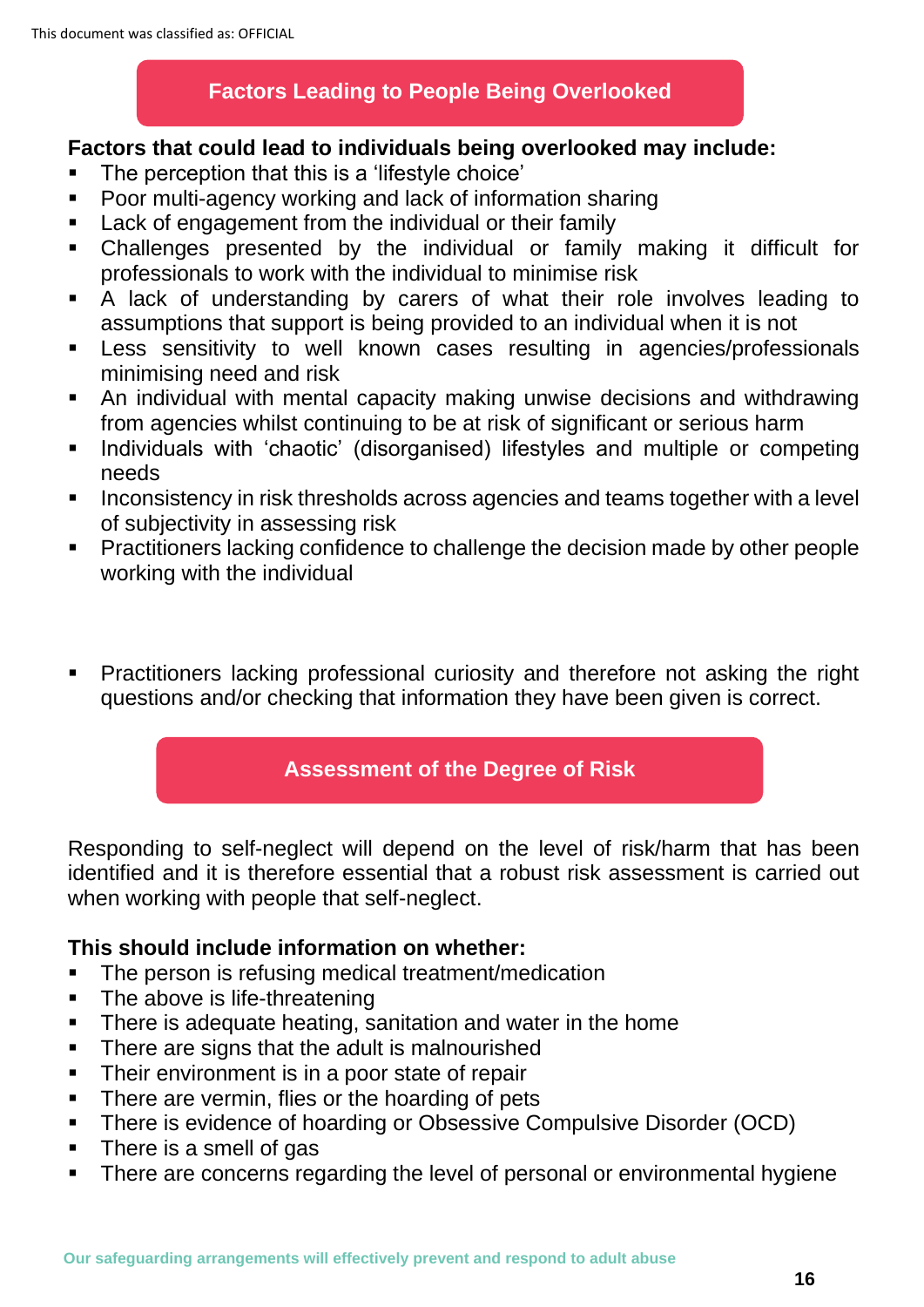- The adult is suffering from an untreated illness, injury or disease, or is depressed or physically unable to care for themselves
- There are associated risks to children in the home
- **EXTE:** There have been any major losses or traumas in the adult's life.

A good risk assessment will consider:

- 1. What the presenting risk is
- 2. The benefits of maintaining the current situation
- 3. What can be done to reduce the risk
- 4. What are the dangers/risks if no action is taken

#### **Escalation of Risk**

In some cases, particularly when it is not possible to support the individual to manage their own risky behaviour, it may be necessary to seek support from others. Professionals and practitioners should use supervision support from their line managers to discuss cases where there are concerns about risks to individuals and others relating to self-neglect. When there is specific concern about an individual and multi-agency support is required then the case should be escalated appropriately. Local authorities have arrangements in place to work on a multiagency basis to develop risk management plans; this is sometimes called a High Risk Panel or Team Around the Individual Approach (TATI).

The aims of these arrangements are:

- To share information which will identify, clarify and agree on risk management
- To promote the safety and wellbeing of adults at high risk of harm
- To provide a clear and comprehensive review of multiagency risk assessments and management plans as part of Section 42 Safeguarding Adult Enquiries
- To discuss referrals and agree risk mitigation plans in each case
- To assign a lead organisation to coordinate multi-agency work and report back on progress
- For each organisation to provide advice where appropriate and to take responsibility for decision-making tasks associated with their particular role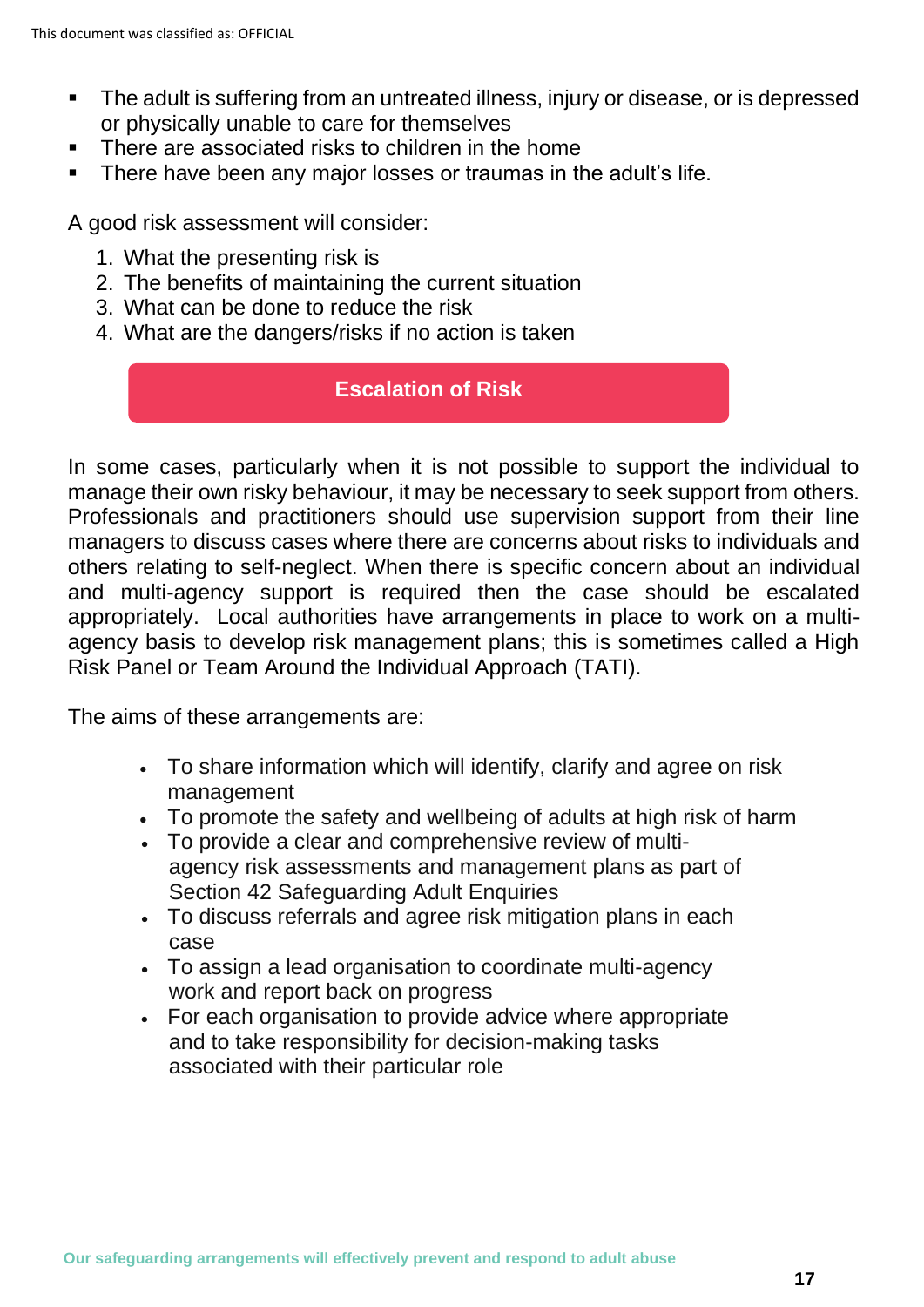#### **Summary of Best Practice**

To summarise best practice when working with adults who self-neglect, practitioners should focus on the following:

- a. Find out what the adult's views are and what they would like to happen (Making Safeguarding Personal)
- b. Find out if the adult at risk has mental capacity (Mental Capacity Act)
- c. Take a creative and flexible approach
- d. Be persistent: it may take time and patience to reduce risks and to see a change in risk-taking behaviours
- e. Work on a multi-agency basis; collaborate with other professionals, agencies, neighbours, family, friends and networks. If necessary escalate to other risk management processes
- f. Ensure that detailed and accurate recordings have been made; these should fully evidence and support any decision making, risk assessments and monitoring arrangements
- g. Consider risks to others. Remember other people, children or animals may be affected by the behaviours of adults who self-neglect and, if necessary, report any concerns on to appropriate agencies
- h. Use professional challenge and professional curiosity. If there are any doubts, questions or concerns about other workers practices or decision-making these must be followed through and there are specific policies and procedures support practitioners to do this. If something doesn't feel right, then it probably isn't!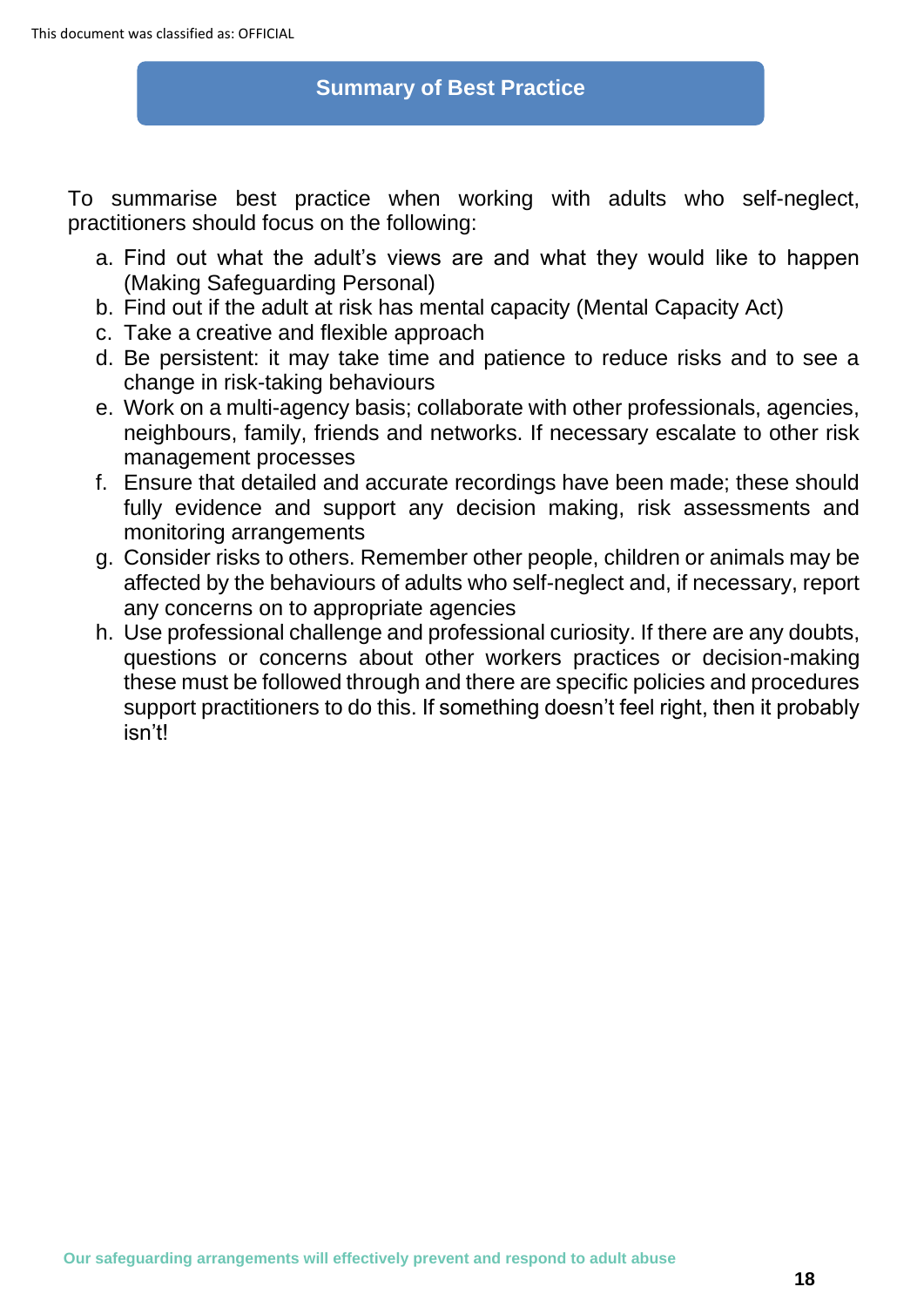#### **Case Studies**

#### **Mr. M**

Mr. M, in his 70s, lives in an upper-floor council flat, and had hoarded over many years: his own possessions, items inherited from his family home, and materials he had collected from skips and building sites in case they came in useful.

The material was piled from floor to ceiling in every room, and Mr. M lived in a burrow tunneled through the middle, with no lighting or heating, apart from a gas stove. Finally, after years of hiding in privacy, Mr. M had realised that work being carried out on the building would lead to his living conditions being discovered.

Mr. M himself recounted how hard it had been for him to invite access to his home, how ashamed and scared he was, and how important his hoard was to him, having learnt as a child of the war never to waste anything.

Through working closely together, Mr. M, his support worker and experienced contractors have been able gradually to remove from his flat a very large volume of hoarded material and bring improvements to his home environment. It has taken time and patience, courage and faith, and a strong relationship based on trust. The worker has not judged Mr. M, and has worked at his pace, positively affirming his progress.

Both Mr. M and his support worker acknowledge his low self-esteem, and have connected with his doctor and mental health services. The worker has recognised the need to replace what Mr. M is giving up, and has encouraged activities that reflect his interests. Mr. M has valued the worker's honesty, kindness and sensitivity, his ability to listen and the respect and reciprocity within their relationship.

#### **Josh**

The Teeswide Safeguarding Adults Board published this SAR in December 2019, for more information about this case please read the report here:

[Safeguarding Adults Reviews \(SARs\) Reports | Teeswide Safeguarding](https://www.tsab.org.uk/professionals/safeguarding-adult-review-sar-reports/)  [Adults Board](https://www.tsab.org.uk/professionals/safeguarding-adult-review-sar-reports/)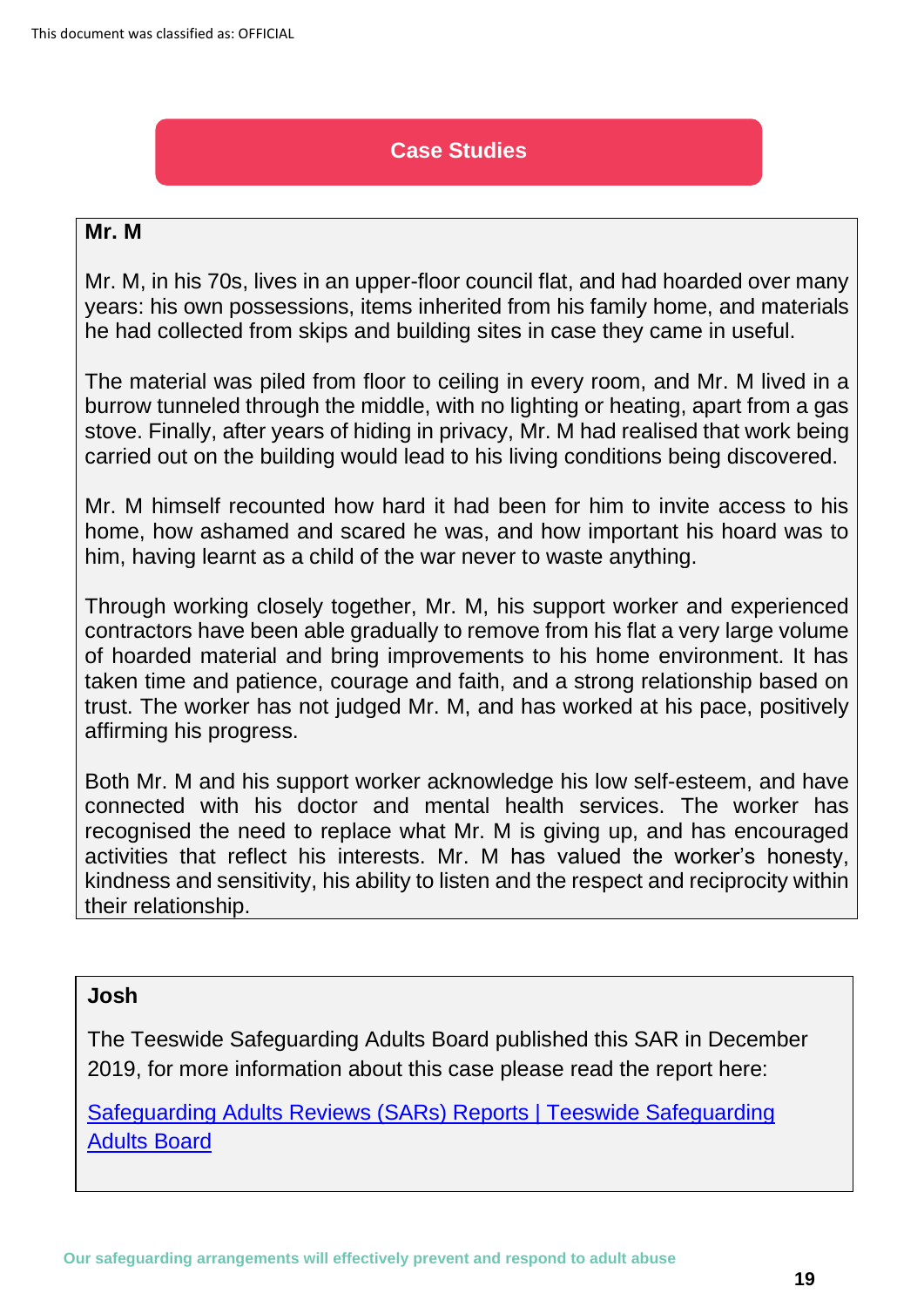#### **Mr. F**

Mr. F is 83 years old and has a medical condition that causes frequent bouts of diarrhoea. He has refused medical treatment for this but agreed to try and manage the side effects. However, Mr. F is repeatedly admitted to hospital (26 occasions over a 28 month period) to treat dehydration and low potassium levels. Mr. F would often discharge himself from hospital against medical advice.

Mr. F receives four calls per day from a domiciliary care service to help with personal care, shopping and domestic tasks. However, he does not engage fully with the care package that has been arranged. He does not stop carers going into to his property but is very specific about what he will allow the carers to do.

An ambulance is often called when Mr. F's condition deteriorates. Paramedics have submitted sixteen concerns in a 28-month period relating to Mr. F living in squalid conditions and being emaciated. Concerns include: urine and faeces on furniture, walls and clothes; mouldy food; dirty incontinence pads in the bathroom; rubbish bags piled up; and an unsafe and unhygienic bathroom and kitchen.

Mr. F's capacity has been assessed on numerous occasions in relation to decisions taken about his self-discharge from hospital against medical advice, and his refusal of care and help with domestic tasks that were included within his care plan. He is assessed as having mental capacity as he does not have an impairment of the mind or brain. Various professionals have repeatedly revisited the issue of his mental capacity given the seriousness of the concerns.

The case required multi-agency oversight and management via safeguarding adult's procedures to ensure that all possible options to reduce risks to Mr. F had been explored. The social worker involved in the case identified that it took time (and creativity) to build up a relationship with Mr. F and to gain his trust. The domiciliary care service regularly communicates with Adult Social Care about any difficulties they have in delivering his care and any deterioration in his condition. There are continued assessments of Mr. F's capacity and in accordance with his wishes he continues to live at home.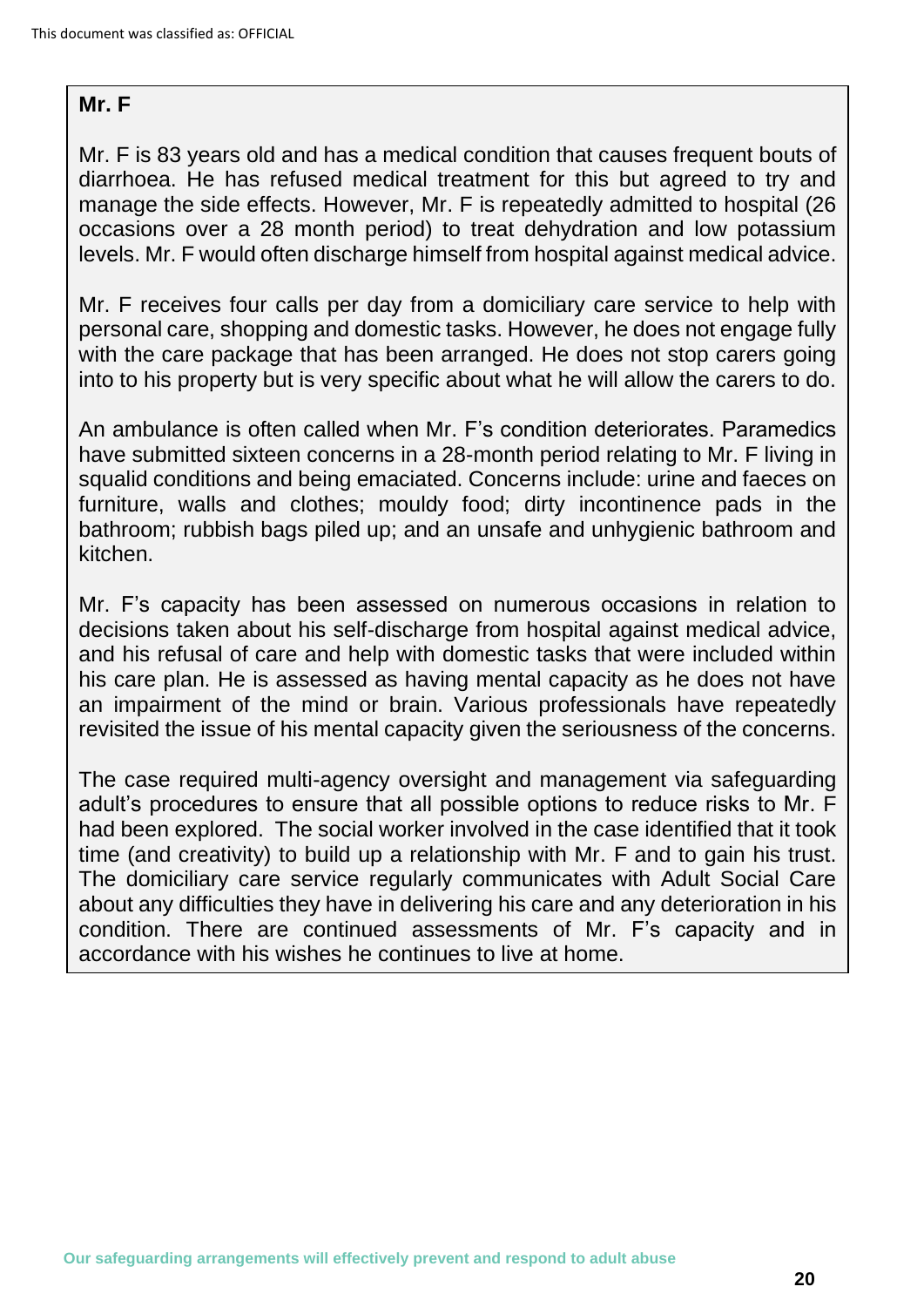#### **Learning from Safeguarding Adult Reviews**

The Care Act Section 44 requires that Safeguarding Adults Boards (SABs) must arrange a Safeguarding Adults Review when an adult in its area dies **either** as a result of abuse or neglect, whether known or suspected, and there is concern that partner agencies could have worked more effectively to protect the adult; **or** if an adult has not died, but the Safeguarding Adults Board knows or suspects that the adult has experienced serious abuse or neglect. The Care Act also states that SABs 'are free to arrange a SAR in any other situations involving an adult in its area with needs for care and support.'

The Act further defines that 'something can be considered serious abuse or neglect where, for example the individual would have been likely to have died but for an intervention, or has suffered permanent harm or has reduced capacity or quality of life (whether because of physical or psychological effects) as a result of the abuse or neglect.'

The findings from Safeguarding Adults Reviews involving cases of self-neglect have been examined and analysed over a number of years by various local authorities in order that lessons maybe learned and practice improved.

#### **The following is a summary of some of the findings:**

- The importance of early information sharing in relation to previous or on-going concerns
- The importance of thorough and robust risk assessment and planning
- The importance of face-to-face reviews
- The need for a clear interface with safeguarding adults procedures
- The importance of effective collaboration between agencies
- The need for an increased understanding of the legislative options available to intervene in order to safeguard a person who is self-neglecting
- The importance of an understanding of, and the application of the Mental Capacity Act 2005
- **•** The importance of considering mental capacity where an individual refuses services to ensure that the individual understands the implications, and that this is documented. Services/support should be re-visited at regular intervals in the context that it may take time for an individual to be ready to accept support
- **•** The need for practitioners and managers to challenge and reflect upon cases through the supervision process and training
- **•** The need for robust guidance to assist practitioners in working in this complex area
- **.** The need to ensure that assessment processes identify who carers are (and significant others) and how much care and/or support they are providing.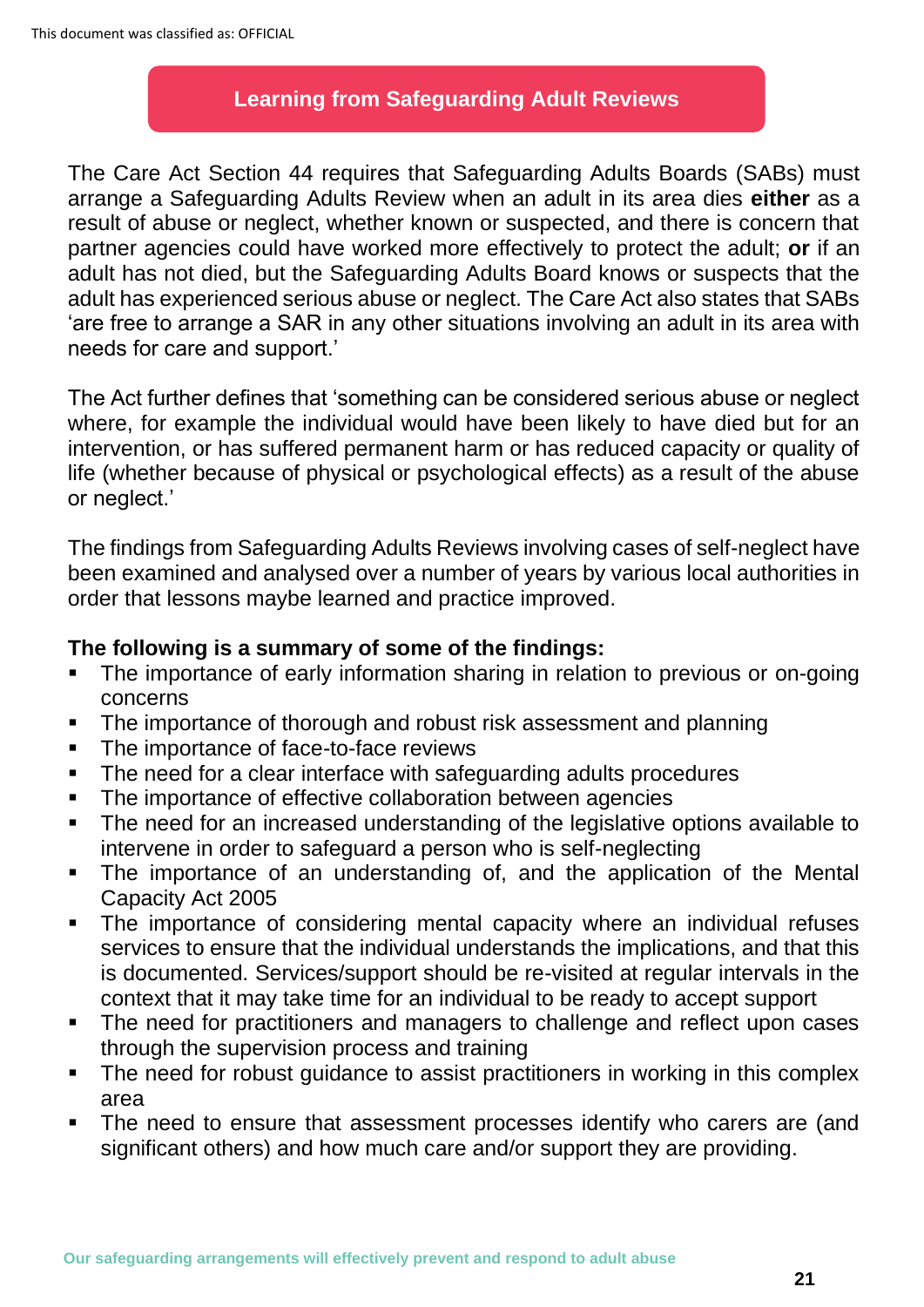#### **Useful Websites and Resources**

#### **Care Act 2014 - Care and Support Statutory Guidance**

[Care Act Guidance](https://www.gov.uk/government/publications/care-act-statutory-guidance/care-and-support-statutory-guidance)

#### **Clutter Rating Scale**

[https://hoardingdisordersuk.org/wp-content/uploads/2014/01/clutter-image](https://hoardingdisordersuk.org/wp-content/uploads/2014/01/clutter-image-ratings.pdf)[ratings.pdf](https://hoardingdisordersuk.org/wp-content/uploads/2014/01/clutter-image-ratings.pdf)

#### **MCA 2005 - Code of Practice**

<https://www.gov.uk/government/publications/mental-capacity-act-code-of-practice>

#### **Teeswide Safeguarding Adults Board's Policies, Procedures and Guidance webpage including:**

- Decision Support Guidance
- MCA and Deprivation of Liberty Safeguards Policy
- Self-Neglect and Hoarding Policy
- Self-Neglect and Hoarding Guidance
- **Think Family Guidance**

<https://www.tsab.org.uk/key-information/policies-strategies/>

#### **Teeswide Safeguarding Adults Board - Safeguarding Adults Reviews Reports**

<https://www.tsab.org.uk/key-information/safeguarding-adult-review-sar-reports/>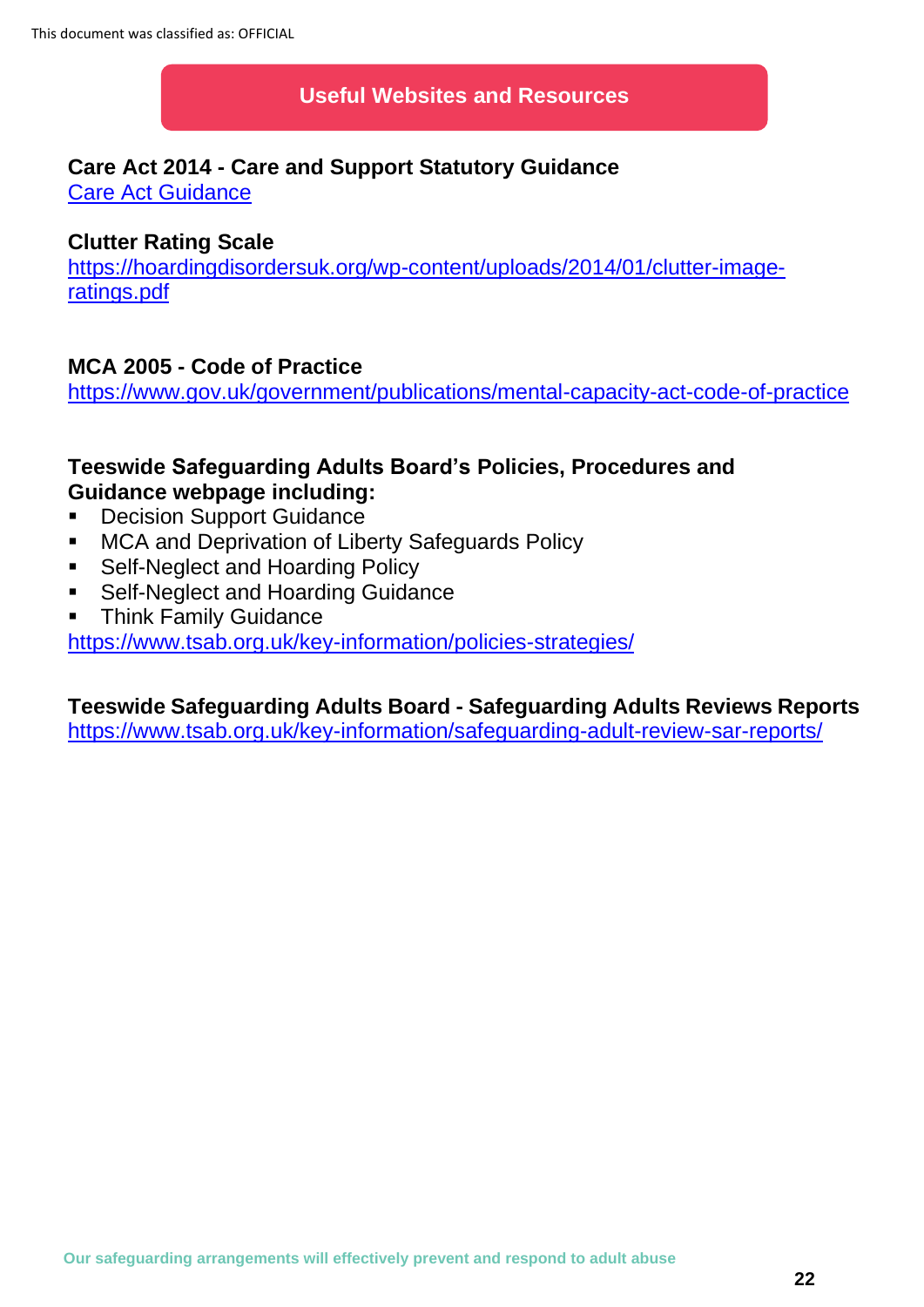# **Assessment**

#### **Teeswide Safeguarding Adults Board** Self-Neglect Workbook **Assessment**

Notice to Learners: You should complete the following questions without any help and submit answers to your line manager.

#### **Question 1**

Name the three main types of self-neglect.

| л             |  |  |
|---------------|--|--|
|               |  |  |
| 2<br><u>,</u> |  |  |
|               |  |  |
| າ             |  |  |
| ີ             |  |  |

#### **Question 2**

Give four risk factors in relation to self-neglect.

| 1. |  |  |  |
|----|--|--|--|
|    |  |  |  |
|    |  |  |  |
| 2. |  |  |  |
|    |  |  |  |
| 3. |  |  |  |
|    |  |  |  |
|    |  |  |  |
| 4. |  |  |  |
|    |  |  |  |

#### **Question 3**

Describe four indicators that might help to identify self-neglect.

 $1.$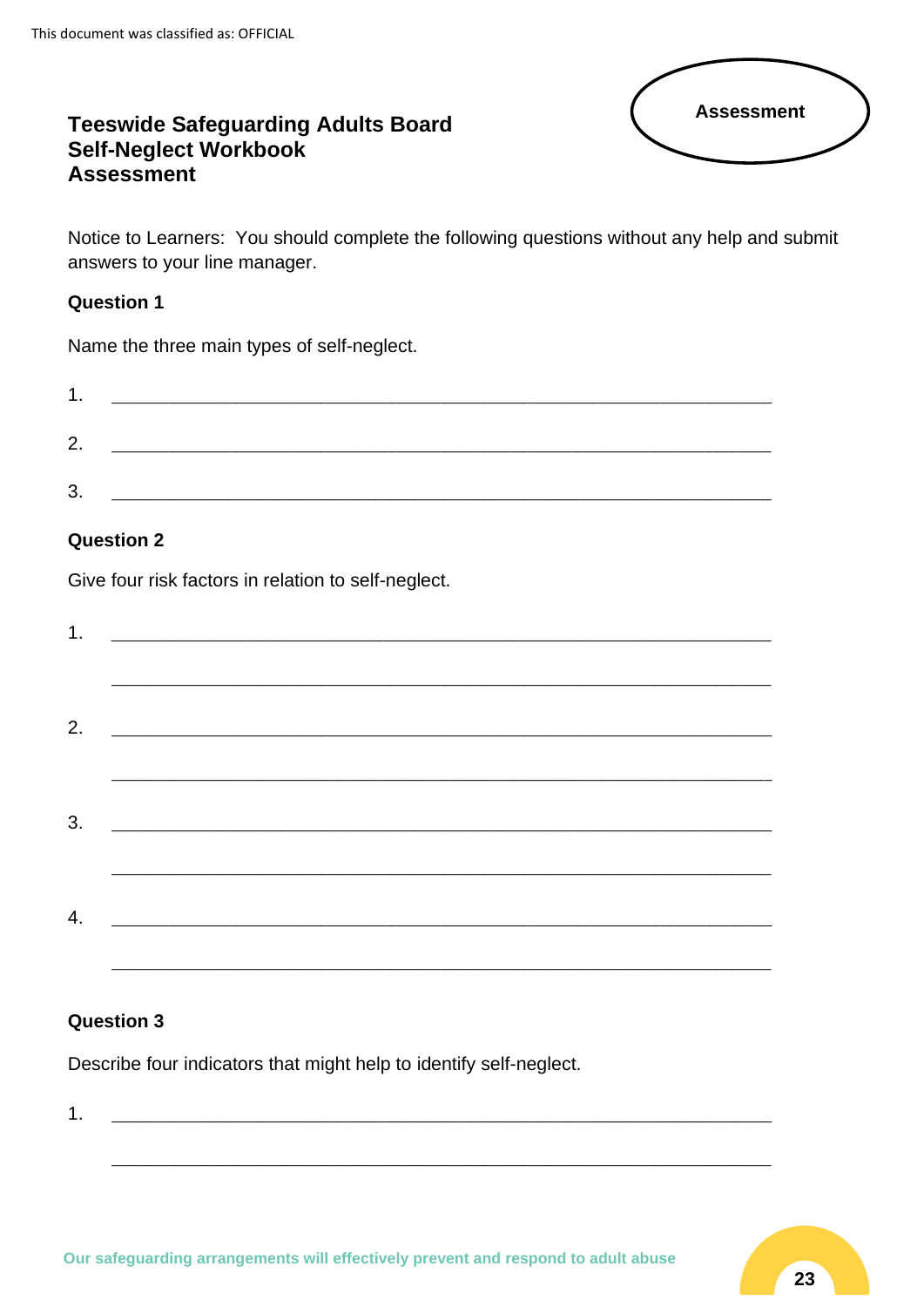| 2. |                                                                                                                       |  |  |
|----|-----------------------------------------------------------------------------------------------------------------------|--|--|
|    |                                                                                                                       |  |  |
|    |                                                                                                                       |  |  |
| 3. | <u> 2002 - Jan James James James James James James James James James James James James James James James James Ja</u> |  |  |
|    |                                                                                                                       |  |  |
| 4. | <u> 2008 - Johann Barbara, martin da kasas da kasas da kasas da kasas da kasas da kasas da kasas da kasas da kasa</u> |  |  |
|    |                                                                                                                       |  |  |
|    |                                                                                                                       |  |  |

#### **Question 4**

Describe two key pieces of legislation that workers may use when supporting adults who self-neglect.

|        |  | the control of the control of the control of the control of the control of the control of the control of the control of the control of the control of the control of the control of the control of the control of the control | the control of the control of the control of the control of the control of the control of the control of the control of the control of the control of the control of the control of the control of the control of the control |
|--------|--|-------------------------------------------------------------------------------------------------------------------------------------------------------------------------------------------------------------------------------|-------------------------------------------------------------------------------------------------------------------------------------------------------------------------------------------------------------------------------|
|        |  |                                                                                                                                                                                                                               |                                                                                                                                                                                                                               |
| -<br>- |  |                                                                                                                                                                                                                               |                                                                                                                                                                                                                               |

#### **Question 5**

Outline what the following terms mean:

- 1. Professional Curiosity
- 2. Professional Challenge

#### **Question 6**

Name two items or possessions most commonly associated with hoarding.

| ⌒<br><u>.</u> |  |
|---------------|--|
|               |  |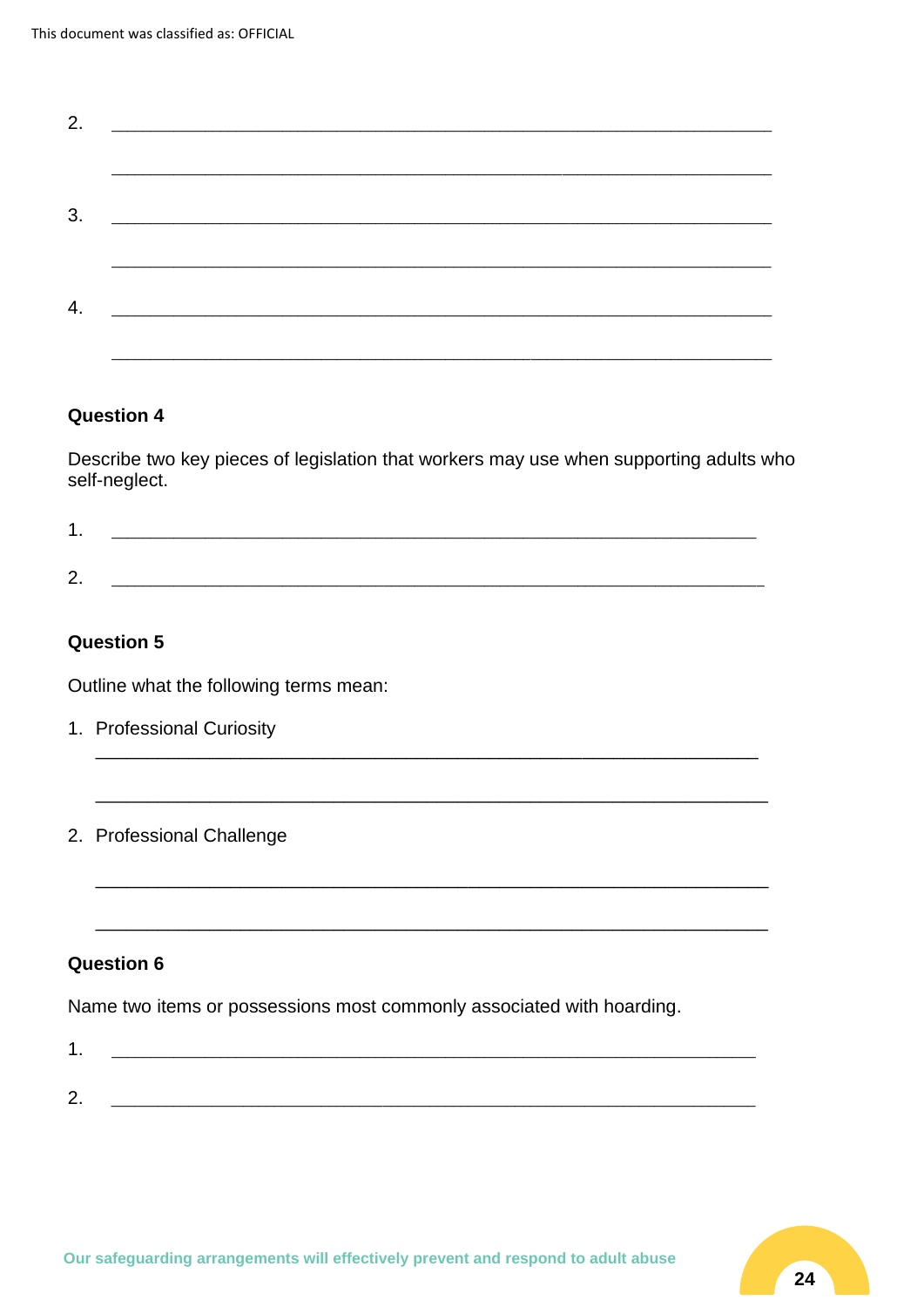#### **Question 7**

Describe one factor that could lead to someone being overlooked in relation to the risk of selfneglect.

 $\_$  , and the set of the set of the set of the set of the set of the set of the set of the set of the set of the set of the set of the set of the set of the set of the set of the set of the set of the set of the set of th

| <b>Name</b> |  |
|-------------|--|
| Job Role    |  |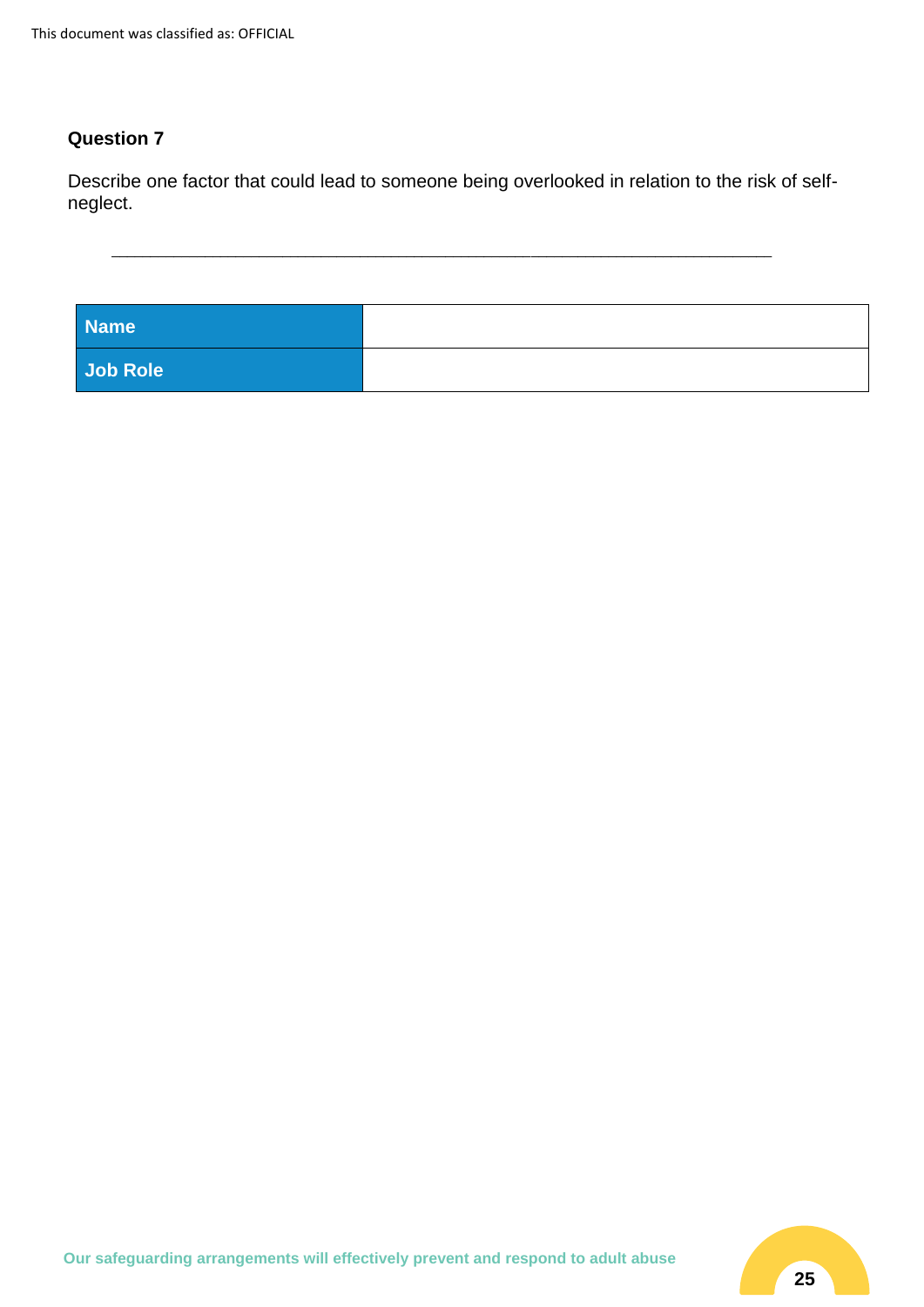#### **Evaluation**

#### **Name:**

Once completed please forward the workbook evaluation *(i.e. this page)* and the Certificate of Completion) to the Teeswide Safeguarding Adults Board, Business Unit, using the contact details below, who will make a record of completion and issue a certificate. Completion records may be shared with the training leads of your commissioning organisation to ensure that your staff development record remains up to date.

#### **Teeswide Safeguarding Adults Board Business Unit, Kingsway House, West Precinct, Billingham, TS23 2NX Email:**

[tsab.businessunit@stockton.gov.uk](mailto:tsab.businessunit@stockton.gov.uk)

| Why did you complete this workbook? |                   |                                                                            |         |                     |
|-------------------------------------|-------------------|----------------------------------------------------------------------------|---------|---------------------|
|                                     |                   |                                                                            |         |                     |
| Where did you do your training?     |                   |                                                                            |         |                     |
| $O$ Home                            | $\bigcirc$ Work   | $O$ Mixture                                                                |         |                     |
| that you needed to know?            |                   | Overall, how satisfied were you that the workbook gave you the information |         |                     |
| $\circ$ Very satisfied              | $\circ$ Satisfied | $O$ Partly satisfied                                                       | $\circ$ | <b>Dissatisfied</b> |
|                                     |                   | What is the most important thing you have learned from this workbook?      |         |                     |
|                                     |                   |                                                                            |         |                     |
| work?                               |                   | How will you use the information from this workbook in your day to day     |         |                     |
|                                     |                   |                                                                            |         |                     |
|                                     |                   | Would you recommend this workbook to other people? Please explain.         |         |                     |
|                                     |                   |                                                                            |         |                     |
|                                     |                   | Is there any aspects of the workbook you feel could be improved?           |         |                     |
|                                     |                   |                                                                            |         |                     |
| managed this learning experience.   |                   | Manager / Supervisor: Please provide feedback on how the learner           |         |                     |
|                                     |                   |                                                                            |         |                     |
|                                     |                   |                                                                            |         |                     |
|                                     |                   |                                                                            |         |                     |